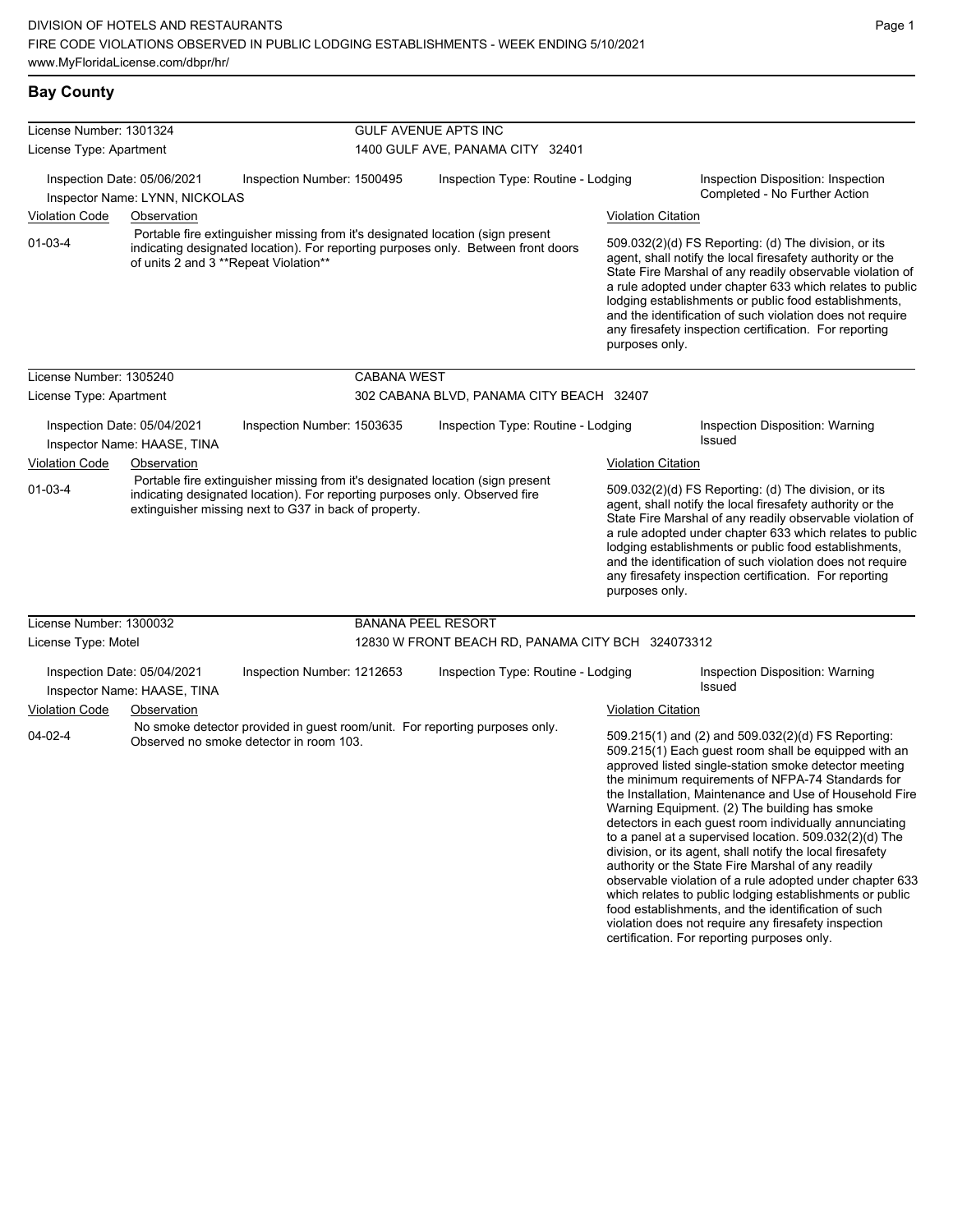#### **Broward County**

| License Number: 1604142 |                                                                |                                                                         | PIERCE APARTMENT CONDOMINIUM ASSOCIATION                                                                                                                               |                                                                                                                                                                                                                                                                                                                                                                                                                                                                       |                                                                                                                                                                                                                                                                                                                                                                                                                            |  |
|-------------------------|----------------------------------------------------------------|-------------------------------------------------------------------------|------------------------------------------------------------------------------------------------------------------------------------------------------------------------|-----------------------------------------------------------------------------------------------------------------------------------------------------------------------------------------------------------------------------------------------------------------------------------------------------------------------------------------------------------------------------------------------------------------------------------------------------------------------|----------------------------------------------------------------------------------------------------------------------------------------------------------------------------------------------------------------------------------------------------------------------------------------------------------------------------------------------------------------------------------------------------------------------------|--|
| License Type: Apartment |                                                                |                                                                         | 2750 PIERCE ST, HOLLYWOOD 33020                                                                                                                                        |                                                                                                                                                                                                                                                                                                                                                                                                                                                                       |                                                                                                                                                                                                                                                                                                                                                                                                                            |  |
|                         | Inspection Date: 05/06/2021<br>Inspector Name: GANPAT, INDAR   | Inspection Number: 1501011                                              | Inspection Type: Routine - Lodging                                                                                                                                     |                                                                                                                                                                                                                                                                                                                                                                                                                                                                       | Inspection Disposition: Administrative<br>complaint recommended                                                                                                                                                                                                                                                                                                                                                            |  |
| <b>Violation Code</b>   | Observation                                                    |                                                                         |                                                                                                                                                                        | <b>Violation Citation</b>                                                                                                                                                                                                                                                                                                                                                                                                                                             |                                                                                                                                                                                                                                                                                                                                                                                                                            |  |
| $06-02-4$               | purposes only.                                                 | Some windows are blocked with ply wood, east of property. For reporting |                                                                                                                                                                        | purposes only.                                                                                                                                                                                                                                                                                                                                                                                                                                                        | 509.032(2)(d) FS Reporting: The division, or its agent,<br>shall notify the local firesafety authority or the State Fire<br>Marshal of any readily observable violation of a rule<br>adopted under chapter 633 which relates to public<br>lodging establishments or public food establishments,<br>and the identification of such violation does not require<br>any firesafety inspection certification. For reporting     |  |
| License Number: 1621379 |                                                                |                                                                         | <b>CURTIS INN AND SUITES</b>                                                                                                                                           |                                                                                                                                                                                                                                                                                                                                                                                                                                                                       |                                                                                                                                                                                                                                                                                                                                                                                                                            |  |
| License Type: Apartment |                                                                |                                                                         | 1730 MAYO ST, HOLLYWOOD 33020                                                                                                                                          |                                                                                                                                                                                                                                                                                                                                                                                                                                                                       |                                                                                                                                                                                                                                                                                                                                                                                                                            |  |
|                         | Inspection Date: 05/06/2021<br>Inspector Name: CHRISTGEN, THOM | Inspection Number: 1508921                                              | Inspection Type: Routine - Lodging                                                                                                                                     |                                                                                                                                                                                                                                                                                                                                                                                                                                                                       | Inspection Disposition: Warning<br>Issued                                                                                                                                                                                                                                                                                                                                                                                  |  |
| <b>Violation Code</b>   | Observation                                                    |                                                                         |                                                                                                                                                                        | <b>Violation Citation</b>                                                                                                                                                                                                                                                                                                                                                                                                                                             |                                                                                                                                                                                                                                                                                                                                                                                                                            |  |
| $01-02-4$               | unit.                                                          |                                                                         | Portable fire extinguisher pressure gauge indicates the extinguisher is in need of<br>recharge. For reporting purposes only. Observed on extinguisher at front door of | purposes only.                                                                                                                                                                                                                                                                                                                                                                                                                                                        | 509.032(2)(d) FS Reporting: (d) The division, or its<br>agent, shall notify the local firesafety authority or the<br>State Fire Marshal of any readily observable violation of<br>a rule adopted under chapter 633 which relates to public<br>lodging establishments or public food establishments,<br>and the identification of such violation does not require<br>any firesafety inspection certification. For reporting |  |
| License Number: 1610903 |                                                                |                                                                         | <b>HOTEL POMPANO BEACH</b>                                                                                                                                             |                                                                                                                                                                                                                                                                                                                                                                                                                                                                       |                                                                                                                                                                                                                                                                                                                                                                                                                            |  |
| License Type: Motel     |                                                                |                                                                         | 1201 NW 31ST AVE, POMPANO BEACH 33069                                                                                                                                  |                                                                                                                                                                                                                                                                                                                                                                                                                                                                       |                                                                                                                                                                                                                                                                                                                                                                                                                            |  |
|                         | Inspection Date: 05/03/2021<br>Inspector Name: PITRE, ASTRID   | Inspection Number: 1216191                                              | Inspection Type: Routine - Lodging                                                                                                                                     |                                                                                                                                                                                                                                                                                                                                                                                                                                                                       | Inspection Disposition: Call Back -<br>Admin. complaint recommended                                                                                                                                                                                                                                                                                                                                                        |  |
| <b>Violation Code</b>   | Observation                                                    |                                                                         |                                                                                                                                                                        | <b>Violation Citation</b>                                                                                                                                                                                                                                                                                                                                                                                                                                             |                                                                                                                                                                                                                                                                                                                                                                                                                            |  |
| $08 - 01 - 4$           |                                                                | No Boiler certificate. ** Admin Complaint**                             | - From initial inspection : Boiler certificate or insurance inspector's boiler report<br>expired. For reporting purposes only. - From follow-up inspection 2021-05-03: | 61C-1.004(10) FAC and 509.032(2)(d) FS Reporting:<br>61C-1,004(10) The insurance inpector's boiler report is<br>required annually for power boilers and high<br>pressure/high temperature boilers and biannually for low<br>pressure steam or vapor heating boilers. 509.032(2)(d)<br>The division, or its agent, shall notify the local firesafety<br>authority or the State Fire Marshal of any readily<br>observable violation of a rule adopted under chapter 633 |                                                                                                                                                                                                                                                                                                                                                                                                                            |  |

which relates to public lodging establishments or public food establishments, and the identification of such violation does not require any firesafety inspection certification. For reporting purposes only.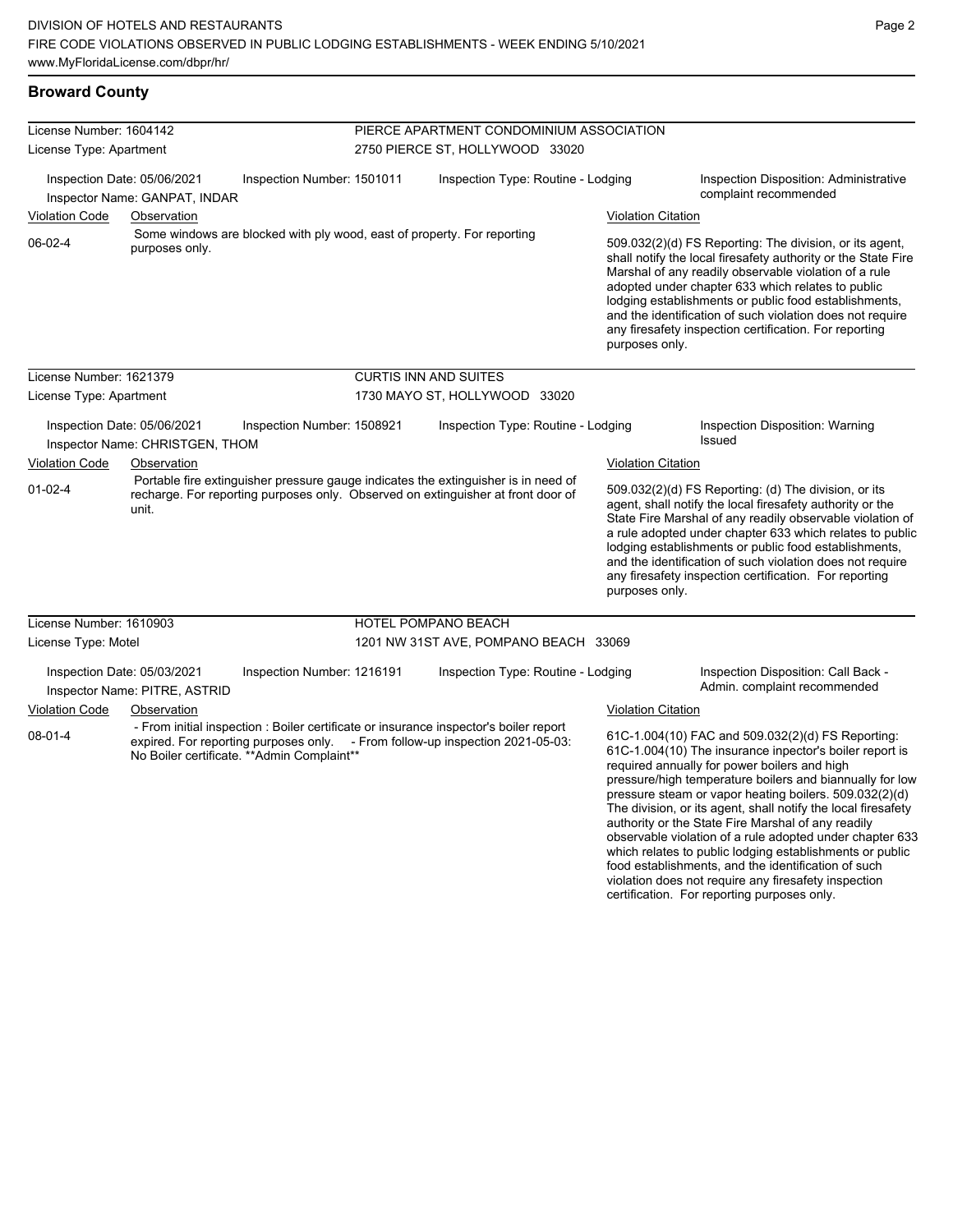| License Number: 2102388                                        |             |                                                                                                                                                                                                                                                        | SADDLEBROOK VILLAGE APARTMENTS     |                           |                                                                                                                                                                                                                                                                                                                                                                                                                            |  |  |
|----------------------------------------------------------------|-------------|--------------------------------------------------------------------------------------------------------------------------------------------------------------------------------------------------------------------------------------------------------|------------------------------------|---------------------------|----------------------------------------------------------------------------------------------------------------------------------------------------------------------------------------------------------------------------------------------------------------------------------------------------------------------------------------------------------------------------------------------------------------------------|--|--|
| License Type: Apartment                                        |             |                                                                                                                                                                                                                                                        | 8685 SADDLEBROOK CIR, NAPLES 34104 |                           |                                                                                                                                                                                                                                                                                                                                                                                                                            |  |  |
| Inspection Date: 05/06/2021<br>Inspector Name: DILLON, TIMOTHY |             | Inspection Number: 1508686                                                                                                                                                                                                                             | Inspection Type: Routine - Lodging |                           | Inspection Disposition: Inspection<br>Completed - No Further Action                                                                                                                                                                                                                                                                                                                                                        |  |  |
| <b>Violation Code</b>                                          | Observation |                                                                                                                                                                                                                                                        |                                    | <b>Violation Citation</b> |                                                                                                                                                                                                                                                                                                                                                                                                                            |  |  |
| $01 - 06 - 4$                                                  | and 1104.   | Portable fire extinguisher locked in a box with no means of access to the fire<br>extinguisher. For reporting purposes only. Observed several missing hammers for<br>the locked fire extinguisher box. Specifically Building 8625, Apartment 1208,1106 |                                    |                           | 509.032(2)(d) FS Reporting: (d) The division, or its<br>agent, shall notify the local firesafety authority or the<br>State Fire Marshal of any readily observable violation of<br>a rule adopted under chapter 633 which relates to public<br>lodging establishments or public food establishments,<br>and the identification of such violation does not require<br>any firesafety inspection certification. For reporting |  |  |

purposes only.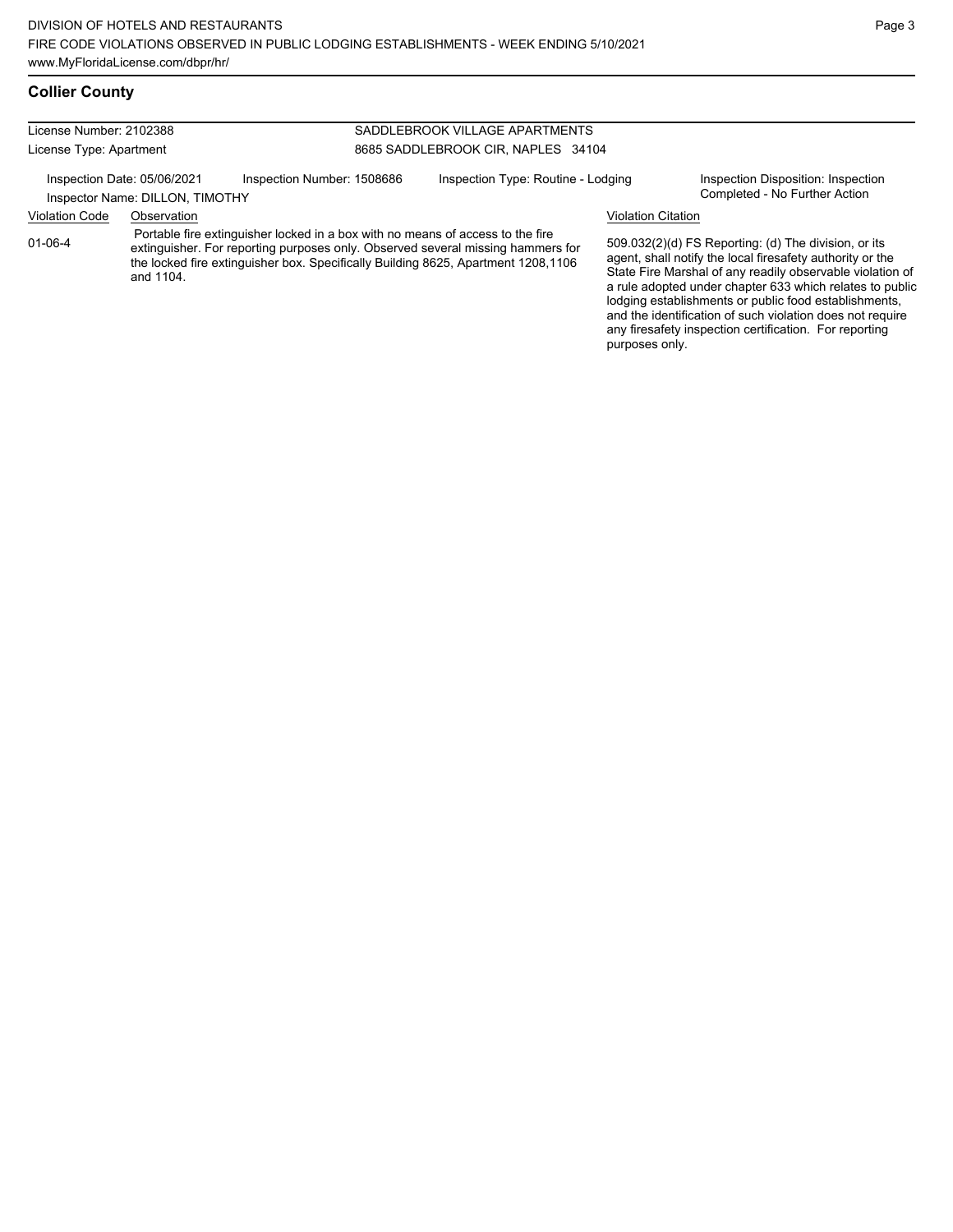#### **Dade County**

| License Number: 2315050                                                                                                                                                                                                        |                                                                                                                                                                                                                                                                         | <b>MARTHAS APARTMENT</b><br>1225 W. 49 PL, HIALEAH 33012                                                                                               |                                                  |                                                                                                                                                                                                                                                                                                                                                                                                                                              |                                                                                                                                                                                                                                                                                                                                                                                                                                          |                                                                                                                                                                                                                                                                                                                                                                                                                                                                                                                                                                                                                                                                                                 |  |
|--------------------------------------------------------------------------------------------------------------------------------------------------------------------------------------------------------------------------------|-------------------------------------------------------------------------------------------------------------------------------------------------------------------------------------------------------------------------------------------------------------------------|--------------------------------------------------------------------------------------------------------------------------------------------------------|--------------------------------------------------|----------------------------------------------------------------------------------------------------------------------------------------------------------------------------------------------------------------------------------------------------------------------------------------------------------------------------------------------------------------------------------------------------------------------------------------------|------------------------------------------------------------------------------------------------------------------------------------------------------------------------------------------------------------------------------------------------------------------------------------------------------------------------------------------------------------------------------------------------------------------------------------------|-------------------------------------------------------------------------------------------------------------------------------------------------------------------------------------------------------------------------------------------------------------------------------------------------------------------------------------------------------------------------------------------------------------------------------------------------------------------------------------------------------------------------------------------------------------------------------------------------------------------------------------------------------------------------------------------------|--|
| License Type: Apartment                                                                                                                                                                                                        |                                                                                                                                                                                                                                                                         |                                                                                                                                                        |                                                  |                                                                                                                                                                                                                                                                                                                                                                                                                                              |                                                                                                                                                                                                                                                                                                                                                                                                                                          |                                                                                                                                                                                                                                                                                                                                                                                                                                                                                                                                                                                                                                                                                                 |  |
|                                                                                                                                                                                                                                | Inspection Date: 05/03/2021<br>Inspector Name: RUSSO, THOMAS                                                                                                                                                                                                            | Inspection Number: 1512244                                                                                                                             | Inspection Type: Lodging-Licensing<br>Inspection |                                                                                                                                                                                                                                                                                                                                                                                                                                              |                                                                                                                                                                                                                                                                                                                                                                                                                                          | Inspection Disposition: Inspection<br>Completed - No Further Action                                                                                                                                                                                                                                                                                                                                                                                                                                                                                                                                                                                                                             |  |
| Violation Code                                                                                                                                                                                                                 | Observation                                                                                                                                                                                                                                                             |                                                                                                                                                        |                                                  |                                                                                                                                                                                                                                                                                                                                                                                                                                              | <b>Violation Citation</b>                                                                                                                                                                                                                                                                                                                                                                                                                |                                                                                                                                                                                                                                                                                                                                                                                                                                                                                                                                                                                                                                                                                                 |  |
| Portable fire extinguisher missing from it's designated location (sign present<br>$01 - 03 - 4$<br>indicating designated location). For reporting purposes only. Observed missing<br>from location between apartments 2 and 5. |                                                                                                                                                                                                                                                                         |                                                                                                                                                        |                                                  | 509.032(2)(d) FS Reporting: (d) The division, or its<br>agent, shall notify the local firesafety authority or the<br>State Fire Marshal of any readily observable violation of<br>a rule adopted under chapter 633 which relates to public<br>lodging establishments or public food establishments,<br>and the identification of such violation does not require<br>any firesafety inspection certification. For reporting<br>purposes only. |                                                                                                                                                                                                                                                                                                                                                                                                                                          |                                                                                                                                                                                                                                                                                                                                                                                                                                                                                                                                                                                                                                                                                                 |  |
| License Number: 2316974                                                                                                                                                                                                        |                                                                                                                                                                                                                                                                         |                                                                                                                                                        | <b>HYATT REGENCY MIAMI</b>                       |                                                                                                                                                                                                                                                                                                                                                                                                                                              |                                                                                                                                                                                                                                                                                                                                                                                                                                          |                                                                                                                                                                                                                                                                                                                                                                                                                                                                                                                                                                                                                                                                                                 |  |
| License Type: Hotel                                                                                                                                                                                                            |                                                                                                                                                                                                                                                                         |                                                                                                                                                        |                                                  | 400 SE 2 AVE, MIAMI 33131                                                                                                                                                                                                                                                                                                                                                                                                                    |                                                                                                                                                                                                                                                                                                                                                                                                                                          |                                                                                                                                                                                                                                                                                                                                                                                                                                                                                                                                                                                                                                                                                                 |  |
| Violation Code                                                                                                                                                                                                                 | Inspection Date: 05/07/2021<br>Inspector Name: HENLEY, LATONYA<br>Observation                                                                                                                                                                                           | Inspection Number: 1159063                                                                                                                             |                                                  | Inspection Type: Lodging-Licensing<br>Inspection                                                                                                                                                                                                                                                                                                                                                                                             | <b>Violation Citation</b>                                                                                                                                                                                                                                                                                                                                                                                                                | Inspection Disposition: Inspection<br>Completed - No Further Action                                                                                                                                                                                                                                                                                                                                                                                                                                                                                                                                                                                                                             |  |
| $08 - 01 - 4$                                                                                                                                                                                                                  | Boiler certificate or insurance inspector's boiler report expired. For reporting<br>purposes only. FL 090084, expires 04/24/21; FL 095507, expires 04/24/21.<br>Operator provided inspection report during the inspection, completed on 03/17/21.<br>Awaiting certifica |                                                                                                                                                        |                                                  |                                                                                                                                                                                                                                                                                                                                                                                                                                              |                                                                                                                                                                                                                                                                                                                                                                                                                                          | 61C-1.004(10) FAC and 509.032(2)(d) FS Reporting:<br>61C-1.004(10) The insurance inpector's boiler report is<br>required annually for power boilers and high<br>pressure/high temperature boilers and biannually for low<br>pressure steam or vapor heating boilers. 509.032(2)(d)<br>The division, or its agent, shall notify the local firesafety<br>authority or the State Fire Marshal of any readily<br>observable violation of a rule adopted under chapter 633<br>which relates to public lodging establishments or public<br>food establishments, and the identification of such<br>violation does not require any firesafety inspection<br>certification. For reporting purposes only. |  |
| License Number: 2307900                                                                                                                                                                                                        |                                                                                                                                                                                                                                                                         |                                                                                                                                                        | S C 93                                           |                                                                                                                                                                                                                                                                                                                                                                                                                                              |                                                                                                                                                                                                                                                                                                                                                                                                                                          |                                                                                                                                                                                                                                                                                                                                                                                                                                                                                                                                                                                                                                                                                                 |  |
| License Type: Apartment                                                                                                                                                                                                        |                                                                                                                                                                                                                                                                         |                                                                                                                                                        |                                                  | 2120 - 2140 SW 1 ST, MIAMI 331351684                                                                                                                                                                                                                                                                                                                                                                                                         |                                                                                                                                                                                                                                                                                                                                                                                                                                          |                                                                                                                                                                                                                                                                                                                                                                                                                                                                                                                                                                                                                                                                                                 |  |
|                                                                                                                                                                                                                                | Inspection Date: 05/06/2021<br>Inspector Name: GARCIA, B OSCAR                                                                                                                                                                                                          | Inspection Number: 1490860                                                                                                                             |                                                  | Inspection Type: Routine - Lodging                                                                                                                                                                                                                                                                                                                                                                                                           |                                                                                                                                                                                                                                                                                                                                                                                                                                          | Inspection Disposition: Call Back -<br>Admin. complaint recommended                                                                                                                                                                                                                                                                                                                                                                                                                                                                                                                                                                                                                             |  |
| Violation Code                                                                                                                                                                                                                 | Observation                                                                                                                                                                                                                                                             |                                                                                                                                                        |                                                  |                                                                                                                                                                                                                                                                                                                                                                                                                                              | <b>Violation Citation</b>                                                                                                                                                                                                                                                                                                                                                                                                                |                                                                                                                                                                                                                                                                                                                                                                                                                                                                                                                                                                                                                                                                                                 |  |
| $04 - 01 - 4$                                                                                                                                                                                                                  | 2021-05-06:  **Time Extended**                                                                                                                                                                                                                                          |                                                                                                                                                        |                                                  | - From initial inspection : Trouble/alarm light illuminated on the fire alarm control<br>panel. For reporting purposes only. **Warning** - From follow-up inspection                                                                                                                                                                                                                                                                         | 509.032(2)(d) FS Reporting: The division, or its agent,<br>shall notify the local firesafety authority or the State Fire<br>Marshal of any readily observable violation of a rule<br>adopted under chapter 633 which relates to public<br>lodging establishments or public food establishments,<br>and the identification of such violation does not require<br>any firesafety inspection certification. For reporting<br>purposes only. |                                                                                                                                                                                                                                                                                                                                                                                                                                                                                                                                                                                                                                                                                                 |  |
| License Number: 2305134                                                                                                                                                                                                        |                                                                                                                                                                                                                                                                         |                                                                                                                                                        |                                                  | TRAVELODGE BY WYNDHAM BISCAYNE BAY                                                                                                                                                                                                                                                                                                                                                                                                           |                                                                                                                                                                                                                                                                                                                                                                                                                                          |                                                                                                                                                                                                                                                                                                                                                                                                                                                                                                                                                                                                                                                                                                 |  |
| License Type: Motel                                                                                                                                                                                                            |                                                                                                                                                                                                                                                                         |                                                                                                                                                        |                                                  | 5255 N BISCAYNE BLVD, MIAMI 33137                                                                                                                                                                                                                                                                                                                                                                                                            |                                                                                                                                                                                                                                                                                                                                                                                                                                          |                                                                                                                                                                                                                                                                                                                                                                                                                                                                                                                                                                                                                                                                                                 |  |
|                                                                                                                                                                                                                                | Inspection Date: 05/03/2021<br>Inspector Name: SEYBA, JAMES                                                                                                                                                                                                             | Inspection Number: 1216930                                                                                                                             |                                                  | Inspection Type: Complaint Full                                                                                                                                                                                                                                                                                                                                                                                                              |                                                                                                                                                                                                                                                                                                                                                                                                                                          | Inspection Disposition: Inspection<br>Completed - No Further Action                                                                                                                                                                                                                                                                                                                                                                                                                                                                                                                                                                                                                             |  |
| <b>Violation Code</b>                                                                                                                                                                                                          | <b>Observation</b>                                                                                                                                                                                                                                                      |                                                                                                                                                        |                                                  |                                                                                                                                                                                                                                                                                                                                                                                                                                              | <b>Violation Citation</b>                                                                                                                                                                                                                                                                                                                                                                                                                |                                                                                                                                                                                                                                                                                                                                                                                                                                                                                                                                                                                                                                                                                                 |  |
| $01 - 01 - 4$                                                                                                                                                                                                                  |                                                                                                                                                                                                                                                                         | Portable fire extinguisher pressure gauge indicates the extinguisher is<br>overcharged. For reporting purposes only. By room #8. ** Repeat Violation** |                                                  |                                                                                                                                                                                                                                                                                                                                                                                                                                              | purposes only.                                                                                                                                                                                                                                                                                                                                                                                                                           | 509.032(2)(d) FS Reporting: (d) The division, or its<br>agent, shall notify the local firesafety authority or the<br>State Fire Marshal of any readily observable violation of<br>a rule adopted under chapter 633 which relates to public<br>lodging establishments or public food establishments,<br>and the identification of such violation does not require<br>any firesafety inspection certification. For reporting                                                                                                                                                                                                                                                                      |  |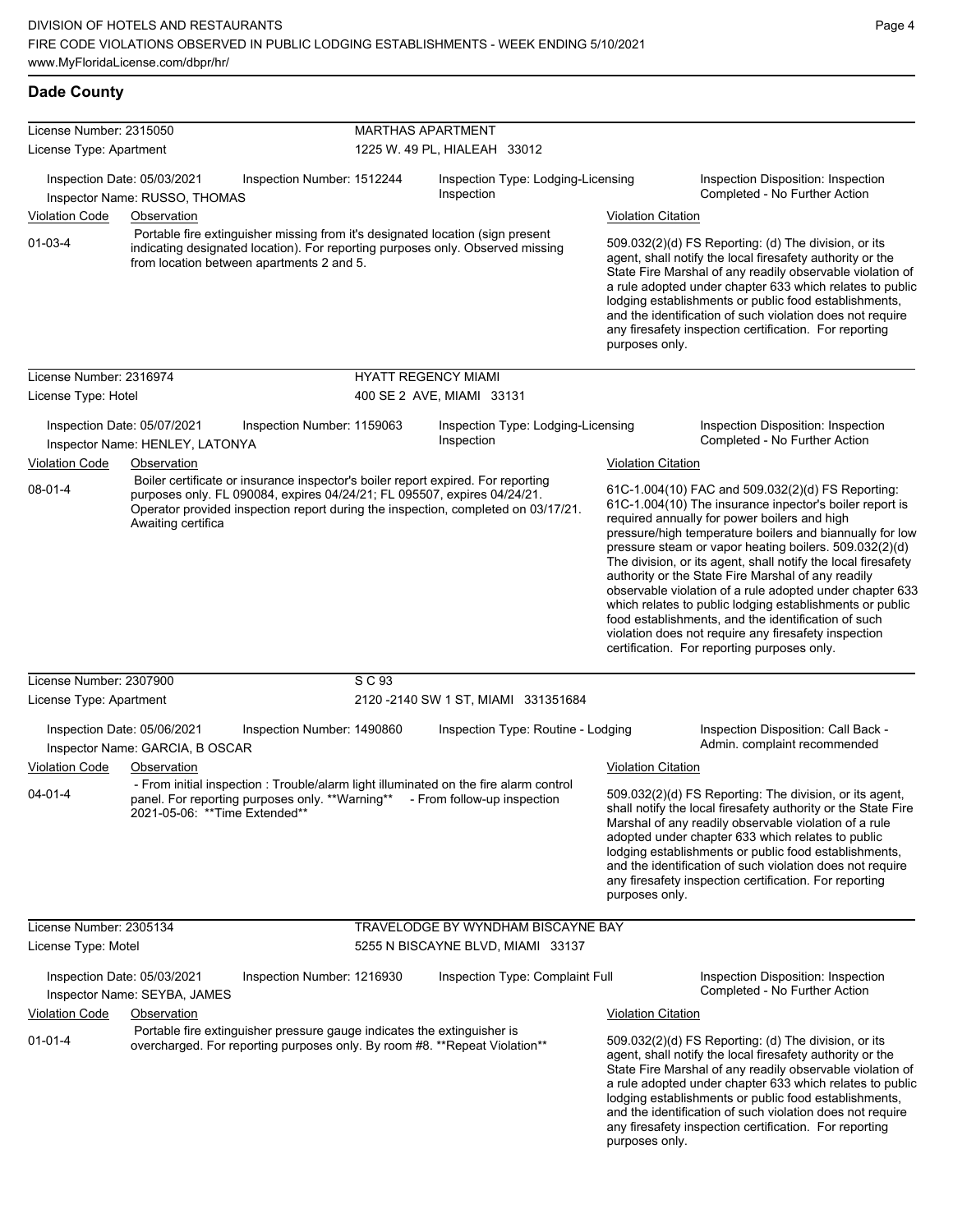#### License Number: 2305469 License Type: Hotel SHELBORNE SOUTH BEACH 1801 COLLINS AVE, MIAMI BEACH 33139 Inspection Date: 04/30/2021 Inspection Number: 1157778 Inspection Type: Routine - Lodging Inspection Disposition: Call Back -Inspector Name: HODGE, KRISTEN Violation Code Observation Violation Citation 61C-1.004(10) FAC and 509.032(2)(d) FS Reporting: 61C-1.004(10) The insurance inpector's boiler report is required annually for power boilers and high pressure/high temperature boilers and biannually for low pressure steam or vapor heating boilers. 509.032(2)(d) The division, or its agent, shall notify the local firesafety authority or the State Fire Marshal of any readily observable violation of a rule adopted under chapter 633 08-01-4 - From initial inspection : Boiler certificate or insurance inspector's boiler report expired. For reporting purposes only. 055333; 055334 All expired 4/28/2019 - From follow-up inspection 2021-04-30: \*\*Time Extended\*\*

which relates to public lodging establishments or public food establishments, and the identification of such violation does not require any firesafety inspection certification. For reporting purposes only.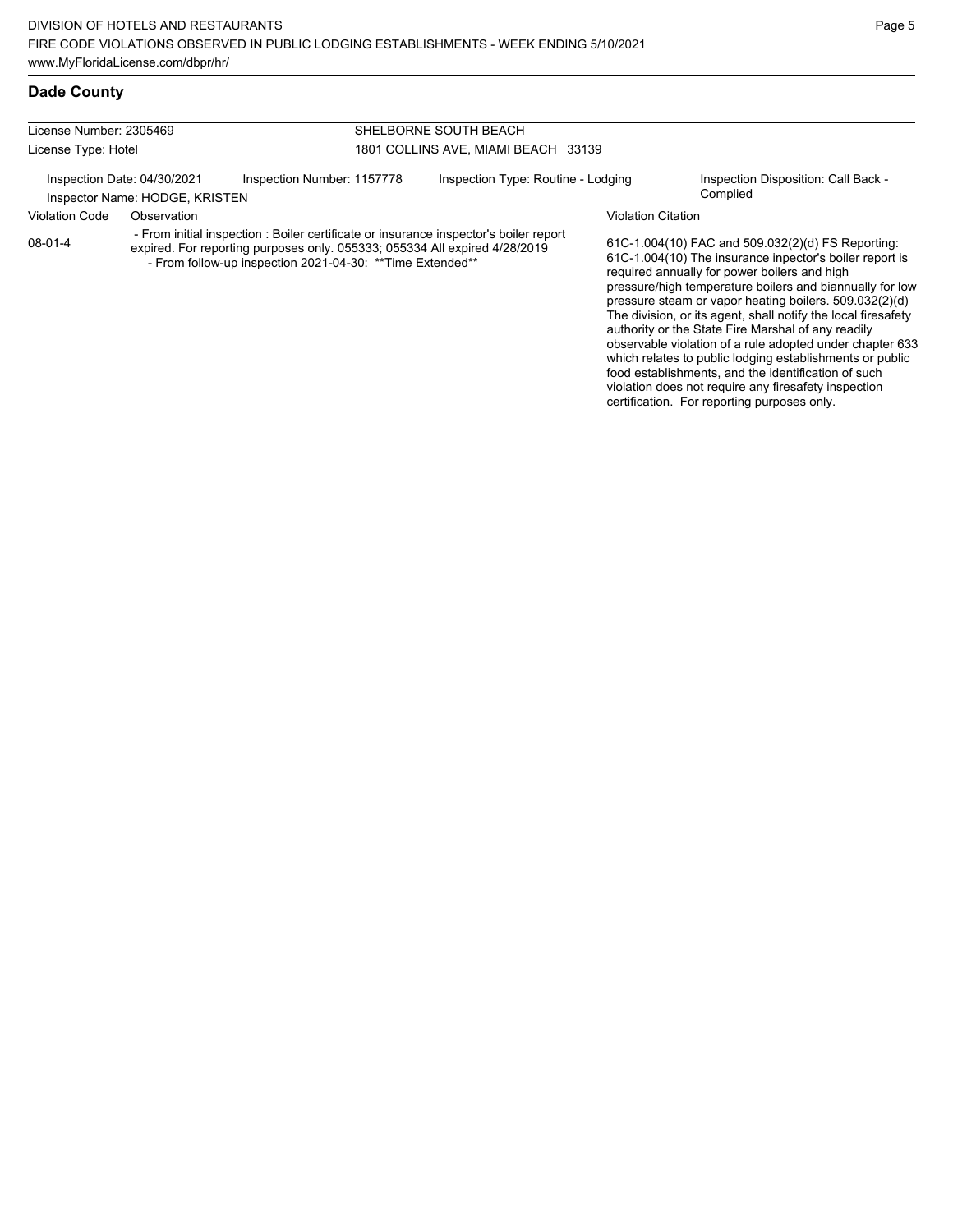| License Number: 2600027 |                                                               | <b>RIVERBANK</b>                                                                                                                                                                                                |                                     |                           |                                                                                                                                                                                                                                                                                                                                                                                                                        |  |  |
|-------------------------|---------------------------------------------------------------|-----------------------------------------------------------------------------------------------------------------------------------------------------------------------------------------------------------------|-------------------------------------|---------------------------|------------------------------------------------------------------------------------------------------------------------------------------------------------------------------------------------------------------------------------------------------------------------------------------------------------------------------------------------------------------------------------------------------------------------|--|--|
| License Type: Apartment |                                                               |                                                                                                                                                                                                                 | 1591 LANE AVE S, JACKSONVILLE 32210 |                           |                                                                                                                                                                                                                                                                                                                                                                                                                        |  |  |
|                         | Inspection Date: 03/29/2021<br>Inspector Name: MERCER, THOMAS | Inspection Number: 1512366                                                                                                                                                                                      | Inspection Type: Routine - Lodging  |                           | Inspection Disposition: Warning<br>Issued                                                                                                                                                                                                                                                                                                                                                                              |  |  |
| <b>Violation Code</b>   | Observation                                                   |                                                                                                                                                                                                                 |                                     | <b>Violation Citation</b> |                                                                                                                                                                                                                                                                                                                                                                                                                        |  |  |
| $04 - 05 - 4$           | Priority: Reporting<br>only.                                  | Observed: No smoke detector provided in guest room/unit. For reporting purposes<br>No smoke detector in apartment LL 121 and LL 119. Maintenance employee<br>installed during inspection. **Corrected On-Site** |                                     | purposes only.            | 509.032(2)(d) FS Reporting: The division, or its agent,<br>shall notify the local firesafety authority or the State Fire<br>Marshal of any readily observable violation of a rule<br>adopted under chapter 633 which relates to public<br>lodging establishments or public food establishments,<br>and the identification of such violation does not require<br>any firesafety inspection certification. For reporting |  |  |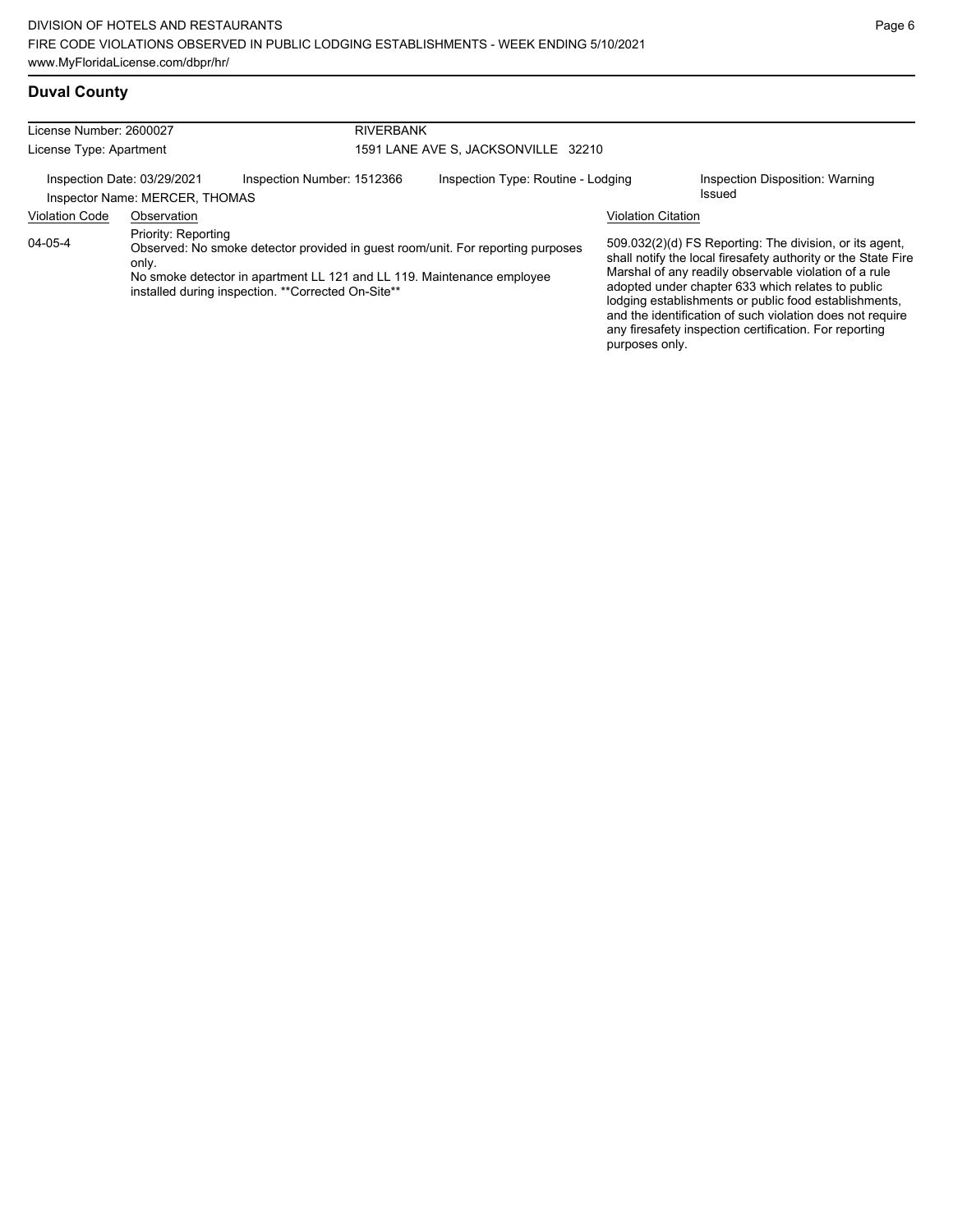any firesafety inspection certification. For reporting

purposes only.

## **Hamilton County**

| License Number: 3400163                                         |             |                                                                                                                                                                     | <b>MUSTANG INN</b><br>8055 SR 6 W, JASPER 32052 |                           |                                                                                                                                                                                                                                                                                                                                                                  |  |  |
|-----------------------------------------------------------------|-------------|---------------------------------------------------------------------------------------------------------------------------------------------------------------------|-------------------------------------------------|---------------------------|------------------------------------------------------------------------------------------------------------------------------------------------------------------------------------------------------------------------------------------------------------------------------------------------------------------------------------------------------------------|--|--|
| License Type: Motel                                             |             |                                                                                                                                                                     |                                                 |                           |                                                                                                                                                                                                                                                                                                                                                                  |  |  |
| Inspection Date: 05/07/2021<br>Inspector Name: BAILEY, KIMBERLY |             | Inspection Number: 1216960                                                                                                                                          | Inspection Type: Complaint Full                 |                           | Inspection Disposition: Warning<br>Issued                                                                                                                                                                                                                                                                                                                        |  |  |
| <b>Violation Code</b>                                           | Observation |                                                                                                                                                                     |                                                 | <b>Violation Citation</b> |                                                                                                                                                                                                                                                                                                                                                                  |  |  |
| $01 - 03 - 4$                                                   | rooms.      | Portable fire extinguisher missing from it's designated location (sign present<br>indicating designated location). For reporting purposes only. Between 156 and 157 |                                                 |                           | 509.032(2)(d) FS Reporting: (d) The division, or its<br>agent, shall notify the local firesafety authority or the<br>State Fire Marshal of any readily observable violation of<br>a rule adopted under chapter 633 which relates to public<br>lodging establishments or public food establishments,<br>and the identification of such violation does not require |  |  |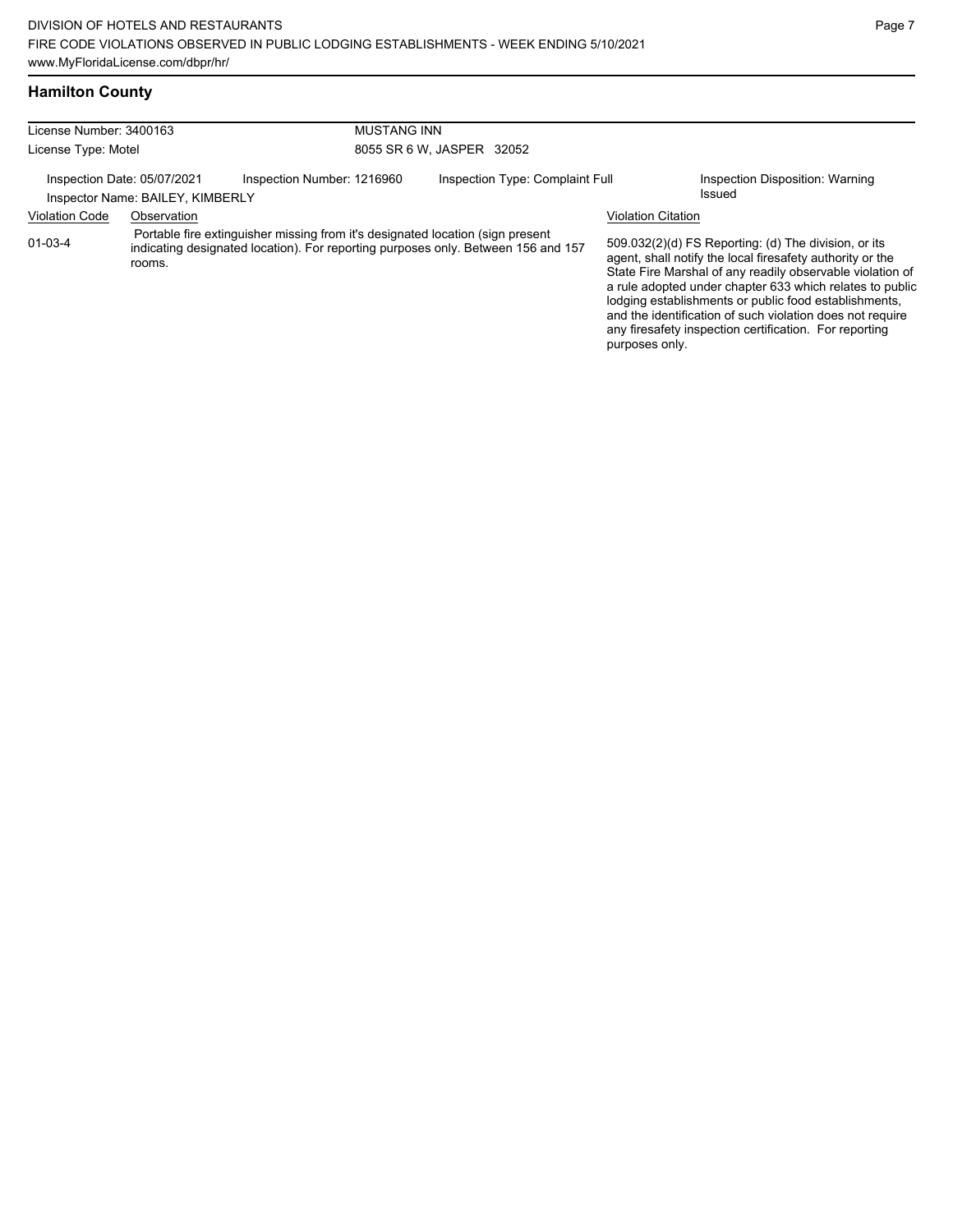| License Number: 3700051 |                                                              |                                                                                                                                                                                                           | <b>RIDGE MANOR MOTEL</b>             |  |                                                                                                                                                                                                                                                                                                                                                                                                                        |  |  |
|-------------------------|--------------------------------------------------------------|-----------------------------------------------------------------------------------------------------------------------------------------------------------------------------------------------------------|--------------------------------------|--|------------------------------------------------------------------------------------------------------------------------------------------------------------------------------------------------------------------------------------------------------------------------------------------------------------------------------------------------------------------------------------------------------------------------|--|--|
| License Type: Motel     |                                                              |                                                                                                                                                                                                           | 5205 TREIMAN BLVD, RIDGE MANOR 33523 |  |                                                                                                                                                                                                                                                                                                                                                                                                                        |  |  |
|                         | Inspection Date: 05/04/2021<br>Inspector Name: POWELL, DAVID | Inspection Number: 1216165                                                                                                                                                                                | Inspection Type: Routine - Lodging   |  | Inspection Disposition: Warning<br><b>Issued</b>                                                                                                                                                                                                                                                                                                                                                                       |  |  |
| <b>Violation Code</b>   | Observation                                                  |                                                                                                                                                                                                           | <b>Violation Citation</b>            |  |                                                                                                                                                                                                                                                                                                                                                                                                                        |  |  |
| $05-02-5$               |                                                              | Hearing-impaired smoke detector is not functioning when tested. For reporting<br>purposes only. Observed the hearing impaired device not operating when tested<br>audible works but light does not flash. |                                      |  | 509.032(2)(d) FS Reporting: The division, or its agent,<br>shall notify the local firesafety authority or the State Fire<br>Marshal of any readily observable violation of a rule<br>adopted under chapter 633 which relates to public<br>lodging establishments or public food establishments,<br>and the identification of such violation does not require<br>any firesafety inspection certification. For reporting |  |  |

purposes only.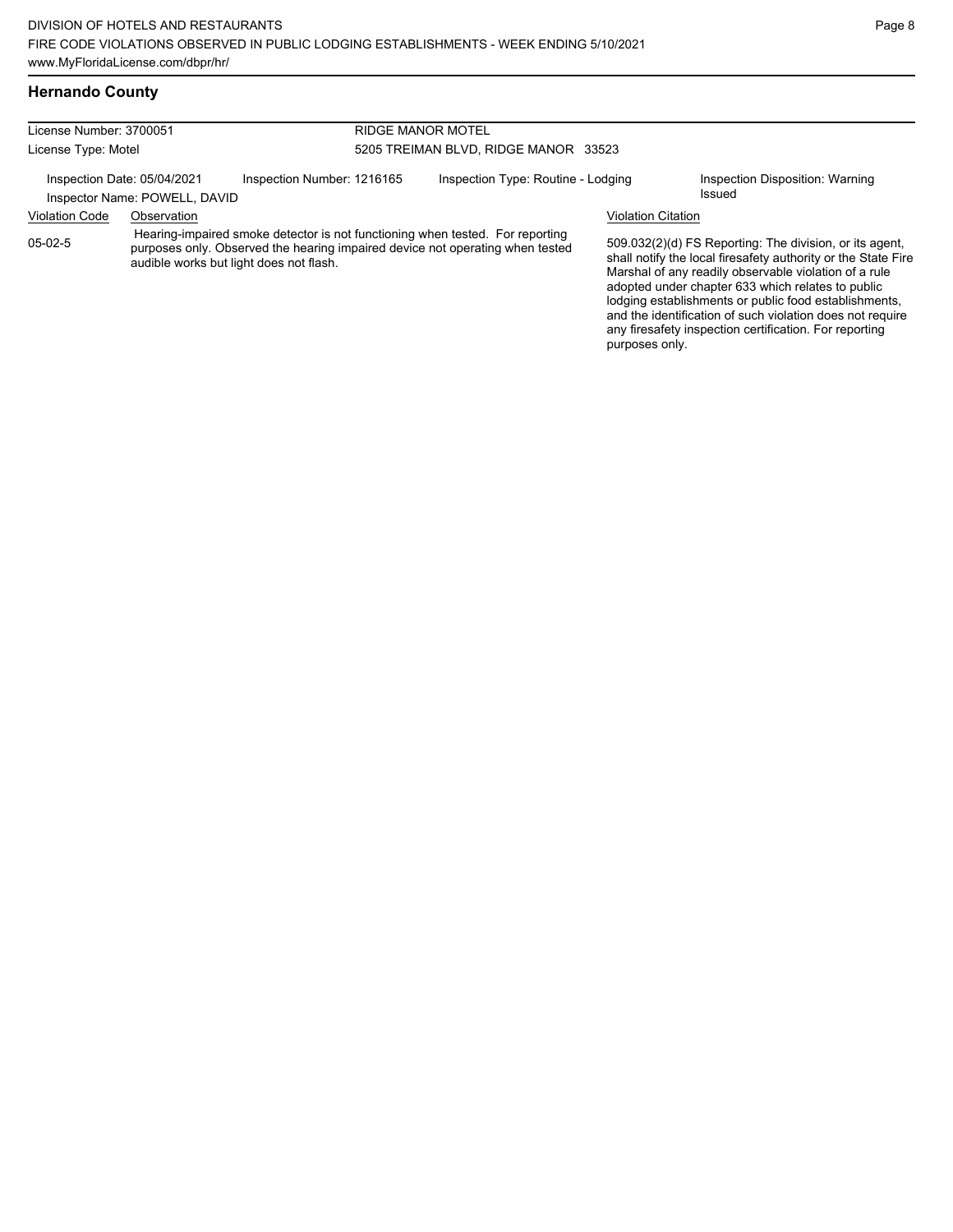#### **Hillsborough County**

| License Number: 3902852     |                                                                                                                                                                                                                                       | <b>GODFREY HOTELS &amp; CABANAS</b> |                                                  |                           |                                                                                                                                                                                                                                                                                                                                                                                                                                                                                                                                                                                                                                                                                                 |  |  |
|-----------------------------|---------------------------------------------------------------------------------------------------------------------------------------------------------------------------------------------------------------------------------------|-------------------------------------|--------------------------------------------------|---------------------------|-------------------------------------------------------------------------------------------------------------------------------------------------------------------------------------------------------------------------------------------------------------------------------------------------------------------------------------------------------------------------------------------------------------------------------------------------------------------------------------------------------------------------------------------------------------------------------------------------------------------------------------------------------------------------------------------------|--|--|
| License Type: Hotel         |                                                                                                                                                                                                                                       |                                     | 7700 W CAMPBELL CSWY, TAMPA 33607                |                           |                                                                                                                                                                                                                                                                                                                                                                                                                                                                                                                                                                                                                                                                                                 |  |  |
|                             | Inspection Date: 05/05/2021<br>Inspection Number: 1158609<br>Inspector Name: CANNELLA, MARK                                                                                                                                           |                                     | Inspection Type: Routine - Lodging               |                           | Inspection Disposition: Inspection<br>Completed - No Further Action                                                                                                                                                                                                                                                                                                                                                                                                                                                                                                                                                                                                                             |  |  |
| Violation Code              | Observation                                                                                                                                                                                                                           |                                     |                                                  | <b>Violation Citation</b> |                                                                                                                                                                                                                                                                                                                                                                                                                                                                                                                                                                                                                                                                                                 |  |  |
| $08 - 01 - 4$               | Boiler certificate or insurance inspector's boiler report expired. For reporting<br>purposes only.                                                                                                                                    |                                     |                                                  |                           | 61C-1.004(10) FAC and 509.032(2)(d) FS Reporting:<br>61C-1.004(10) The insurance inpector's boiler report is<br>required annually for power boilers and high<br>pressure/high temperature boilers and biannually for low<br>pressure steam or vapor heating boilers. 509.032(2)(d)<br>The division, or its agent, shall notify the local firesafety<br>authority or the State Fire Marshal of any readily<br>observable violation of a rule adopted under chapter 633<br>which relates to public lodging establishments or public<br>food establishments, and the identification of such<br>violation does not require any firesafety inspection<br>certification. For reporting purposes only. |  |  |
| License Number: 3913912     |                                                                                                                                                                                                                                       | <b>TOWN WESTSHORE</b>               |                                                  |                           |                                                                                                                                                                                                                                                                                                                                                                                                                                                                                                                                                                                                                                                                                                 |  |  |
| License Type: Apartment     |                                                                                                                                                                                                                                       |                                     | 5001 BRIDGE ST, TAMPA 33611                      |                           |                                                                                                                                                                                                                                                                                                                                                                                                                                                                                                                                                                                                                                                                                                 |  |  |
|                             | Inspection Date: 05/03/2021<br>Inspection Number: 1509159<br>Inspector Name: KLUSENDORF, JEANNE                                                                                                                                       |                                     | Inspection Type: Routine - Lodging               |                           | Inspection Disposition: Warning<br>Issued                                                                                                                                                                                                                                                                                                                                                                                                                                                                                                                                                                                                                                                       |  |  |
| <b>Violation Code</b>       | Observation                                                                                                                                                                                                                           |                                     |                                                  | <b>Violation Citation</b> |                                                                                                                                                                                                                                                                                                                                                                                                                                                                                                                                                                                                                                                                                                 |  |  |
| $04 - 01 - 4$               | Trouble/alarm light illuminated on the fire alarm control panel. For reporting<br>purposes only.                                                                                                                                      |                                     |                                                  |                           | 509.032(2)(d) FS Reporting: The division, or its agent,<br>shall notify the local firesafety authority or the State Fire<br>Marshal of any readily observable violation of a rule<br>adopted under chapter 633 which relates to public<br>lodging establishments or public food establishments,<br>and the identification of such violation does not require<br>any firesafety inspection certification. For reporting<br>purposes only.                                                                                                                                                                                                                                                        |  |  |
| License Number: 3900493     |                                                                                                                                                                                                                                       | THE RIVIERA AT 8412                 |                                                  |                           |                                                                                                                                                                                                                                                                                                                                                                                                                                                                                                                                                                                                                                                                                                 |  |  |
| License Type: Apartment     |                                                                                                                                                                                                                                       |                                     | 8412 RIO BRAVO COURT, TAMPA 33617                |                           |                                                                                                                                                                                                                                                                                                                                                                                                                                                                                                                                                                                                                                                                                                 |  |  |
|                             | Inspection Date: 05/03/2021<br>Inspection Number: 1512056<br>Inspector Name: REGAS, ANTHONY                                                                                                                                           |                                     | Inspection Type: Lodging-Licensing<br>Inspection |                           | Inspection Disposition: Inspection<br>Completed - No Further Action                                                                                                                                                                                                                                                                                                                                                                                                                                                                                                                                                                                                                             |  |  |
| Violation Code              | Observation                                                                                                                                                                                                                           |                                     |                                                  | <b>Violation Citation</b> |                                                                                                                                                                                                                                                                                                                                                                                                                                                                                                                                                                                                                                                                                                 |  |  |
| $01 - 03 - 4$               | Portable fire extinguisher missing from it's designated location (sign present<br>indicating designated location). For reporting purposes only. Unit 1402 building 14,<br>buildings 27, 5, and 27 all are missing fire extinguishers. |                                     |                                                  | purposes only.            | 509.032(2)(d) FS Reporting: (d) The division, or its<br>agent, shall notify the local firesafety authority or the<br>State Fire Marshal of any readily observable violation of<br>a rule adopted under chapter 633 which relates to public<br>lodging establishments or public food establishments,<br>and the identification of such violation does not require<br>any firesafety inspection certification. For reporting                                                                                                                                                                                                                                                                      |  |  |
| License Number: 3901729     |                                                                                                                                                                                                                                       | ALEXANDRIA GARDEN                   |                                                  |                           |                                                                                                                                                                                                                                                                                                                                                                                                                                                                                                                                                                                                                                                                                                 |  |  |
| License Type: Apartment     |                                                                                                                                                                                                                                       |                                     | 3814 W EUCLID AVE, TAMPA 33629                   |                           |                                                                                                                                                                                                                                                                                                                                                                                                                                                                                                                                                                                                                                                                                                 |  |  |
| Inspection Date: 05/07/2021 | Inspection Number: 1509287<br>Inspector Name: MCINTYRE, REGIS                                                                                                                                                                         |                                     | Inspection Type: Routine - Lodging               |                           | Inspection Disposition: Inspection<br>Completed - No Further Action                                                                                                                                                                                                                                                                                                                                                                                                                                                                                                                                                                                                                             |  |  |
| <b>Violation Code</b>       | Observation                                                                                                                                                                                                                           |                                     |                                                  | <b>Violation Citation</b> |                                                                                                                                                                                                                                                                                                                                                                                                                                                                                                                                                                                                                                                                                                 |  |  |
| $01 - 01 - 4$               | Portable fire extinguisher pressure gauge indicates the extinguisher is<br>overcharged. For reporting purposes only. Across from apartment 13.                                                                                        |                                     |                                                  | purposes only.            | 509.032(2)(d) FS Reporting: (d) The division, or its<br>agent, shall notify the local firesafety authority or the<br>State Fire Marshal of any readily observable violation of<br>a rule adopted under chapter 633 which relates to public<br>lodging establishments or public food establishments,<br>and the identification of such violation does not require<br>any firesafety inspection certification. For reporting                                                                                                                                                                                                                                                                      |  |  |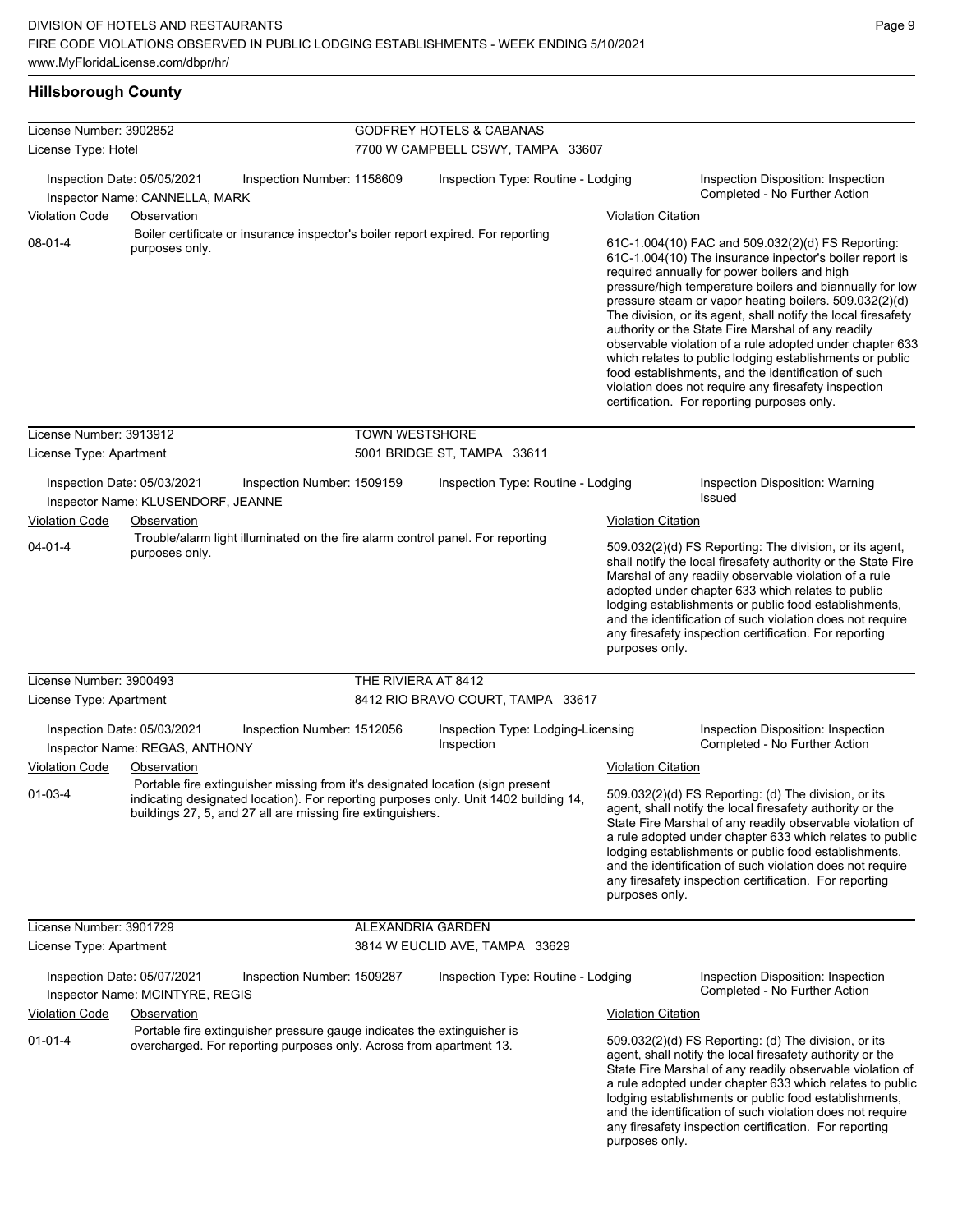violation does not require any firesafety inspection certification. For reporting purposes only.

#### **Indian River County**

| License Number: 4101361                                        |                   |                            |                                      | REGENCY PARK OF VERO BEACH                                                                                                                                                  |                           |                                                                                                                                                                                                                                                                                                                                                                                                                                                                                                                                                                                          |
|----------------------------------------------------------------|-------------------|----------------------------|--------------------------------------|-----------------------------------------------------------------------------------------------------------------------------------------------------------------------------|---------------------------|------------------------------------------------------------------------------------------------------------------------------------------------------------------------------------------------------------------------------------------------------------------------------------------------------------------------------------------------------------------------------------------------------------------------------------------------------------------------------------------------------------------------------------------------------------------------------------------|
| License Type: Apartment                                        |                   |                            | 910 REGENCY SQUARE, VERO BEACH 32967 |                                                                                                                                                                             |                           |                                                                                                                                                                                                                                                                                                                                                                                                                                                                                                                                                                                          |
| Inspection Date: 05/04/2021<br>Inspector Name: SCHUCK, GREGORY |                   | Inspection Number: 1499717 |                                      | Inspection Type: Routine - Lodging                                                                                                                                          |                           | Inspection Disposition: Call Back -<br>Complied                                                                                                                                                                                                                                                                                                                                                                                                                                                                                                                                          |
| <b>Violation Code</b>                                          | Observation       |                            |                                      |                                                                                                                                                                             | <b>Violation Citation</b> |                                                                                                                                                                                                                                                                                                                                                                                                                                                                                                                                                                                          |
| 08-03-4                                                        | **Time Extended** |                            |                                      | - From initial inspection : No boiler certificate or insurance inspector's boiler report<br>available. For reporting purposes only. - From follow-up inspection 2021-05-04: |                           | 61C-1.004(10) FAC and 509.032(2)(d) FS Reporting:<br>61C-1.004(10) The insurance inpector's boiler report is<br>required annually for power boilers and high<br>pressure/high temperature boilers and biannually for low<br>pressure steam or vapor heating boilers. 509.032(2)(d)<br>The division, or its agent, shall notify the local firesafety<br>authority or the State Fire Marshal of any readily<br>observable violation of a rule adopted under chapter 633<br>which relates to public lodging establishments or public<br>food establishments, and the identification of such |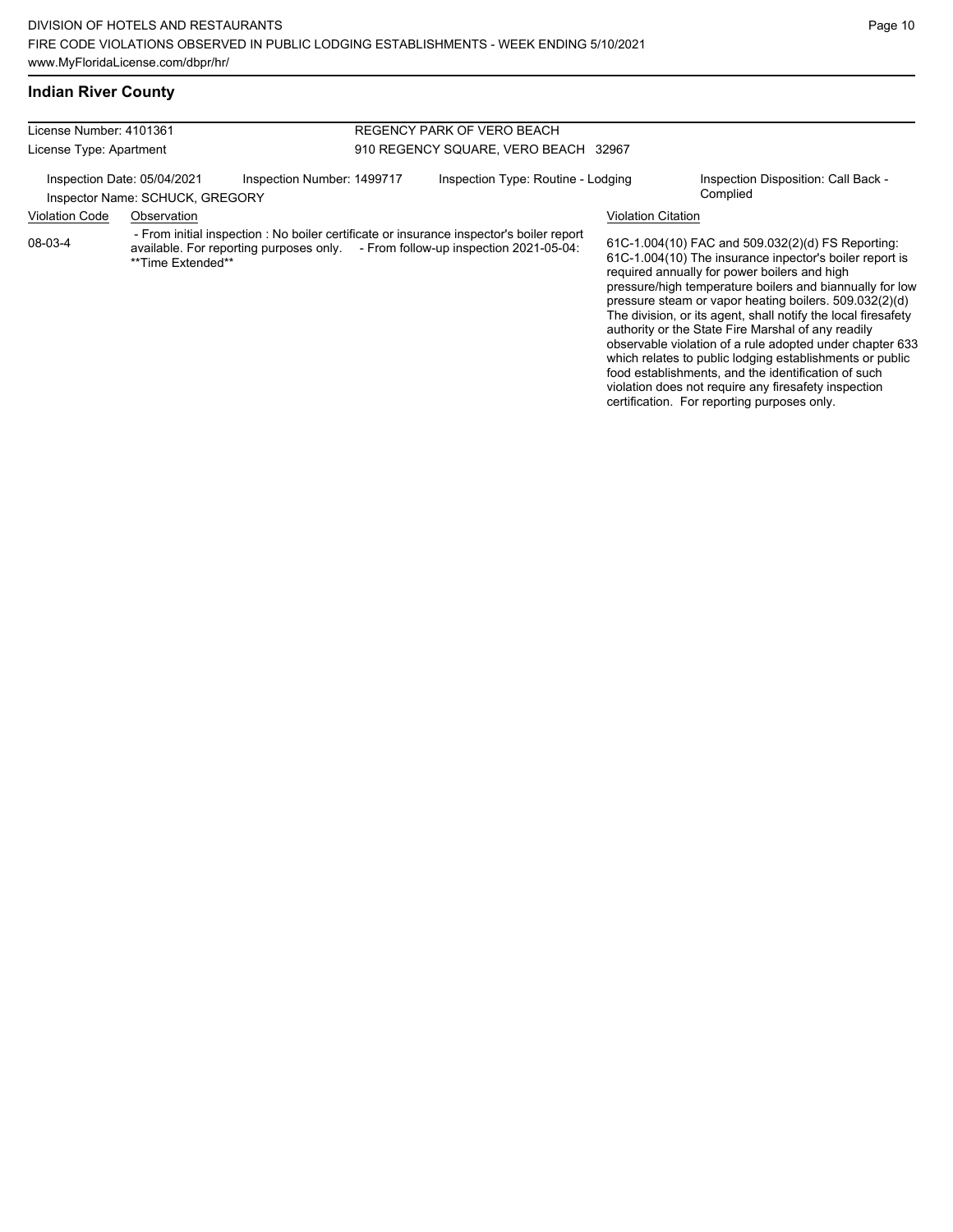#### **Leon County**

| License Number: 4703094                |                                                                                                                                                                                                                                                                         |                            | WOODSPRING SUITES TALLAHASSEE NORTHWEST |                                                                                                                                                                                                                |                                                                                                                                                                                                                                                                                                                                                                                                                                                                       |                                                                                                                                                                                                                                                                                                                                                                                                                                                                                                   |  |  |
|----------------------------------------|-------------------------------------------------------------------------------------------------------------------------------------------------------------------------------------------------------------------------------------------------------------------------|----------------------------|-----------------------------------------|----------------------------------------------------------------------------------------------------------------------------------------------------------------------------------------------------------------|-----------------------------------------------------------------------------------------------------------------------------------------------------------------------------------------------------------------------------------------------------------------------------------------------------------------------------------------------------------------------------------------------------------------------------------------------------------------------|---------------------------------------------------------------------------------------------------------------------------------------------------------------------------------------------------------------------------------------------------------------------------------------------------------------------------------------------------------------------------------------------------------------------------------------------------------------------------------------------------|--|--|
| License Type: Hotel                    |                                                                                                                                                                                                                                                                         |                            |                                         | 5344 W TENNESSEE ST, TALLAHASSEE 32304                                                                                                                                                                         |                                                                                                                                                                                                                                                                                                                                                                                                                                                                       |                                                                                                                                                                                                                                                                                                                                                                                                                                                                                                   |  |  |
| <b>Violation Code</b><br>$01 - 02 - 4$ | Inspection Date: 05/03/2021<br>Inspector Name: ADAMSON, ROBERT<br>Observation<br>recharge. For reporting purposes only.<br>room 118.                                                                                                                                    | Inspection Number: 1158639 |                                         | Inspection Type: Routine - Lodging<br>Portable fire extinguisher pressure gauge indicates the extinguisher is in need of<br>Upon inspection observed fire extinguisher in recharge zone on first floor next to | <b>Violation Citation</b><br>purposes only.                                                                                                                                                                                                                                                                                                                                                                                                                           | Inspection Disposition: Inspection<br>Completed - No Further Action<br>509.032(2)(d) FS Reporting: (d) The division, or its<br>agent, shall notify the local firesafety authority or the<br>State Fire Marshal of any readily observable violation of<br>a rule adopted under chapter 633 which relates to public<br>lodging establishments or public food establishments,<br>and the identification of such violation does not require<br>any firesafety inspection certification. For reporting |  |  |
| License Number: 4703116                |                                                                                                                                                                                                                                                                         |                            | THE OSCEOLA                             |                                                                                                                                                                                                                |                                                                                                                                                                                                                                                                                                                                                                                                                                                                       |                                                                                                                                                                                                                                                                                                                                                                                                                                                                                                   |  |  |
|                                        |                                                                                                                                                                                                                                                                         |                            |                                         |                                                                                                                                                                                                                |                                                                                                                                                                                                                                                                                                                                                                                                                                                                       |                                                                                                                                                                                                                                                                                                                                                                                                                                                                                                   |  |  |
| License Type: Apartment                |                                                                                                                                                                                                                                                                         |                            |                                         | 500 CHAPEL DR, 420-1, 420-2, TALLAHASSEE 32304                                                                                                                                                                 |                                                                                                                                                                                                                                                                                                                                                                                                                                                                       |                                                                                                                                                                                                                                                                                                                                                                                                                                                                                                   |  |  |
|                                        | Inspection Date: 05/07/2021<br>Inspector Name: GRODEWALD, PAUL                                                                                                                                                                                                          | Inspection Number: 1491651 |                                         | Inspection Type: Routine - Lodging                                                                                                                                                                             |                                                                                                                                                                                                                                                                                                                                                                                                                                                                       | Inspection Disposition: Warning<br>Issued                                                                                                                                                                                                                                                                                                                                                                                                                                                         |  |  |
| Violation Code                         | Observation                                                                                                                                                                                                                                                             |                            |                                         |                                                                                                                                                                                                                | <b>Violation Citation</b>                                                                                                                                                                                                                                                                                                                                                                                                                                             |                                                                                                                                                                                                                                                                                                                                                                                                                                                                                                   |  |  |
| $01 - 03 - 4$                          | Portable fire extinguisher missing from it's designated location (sign present<br>indicating designated location). For reporting purposes only.<br>Fire extinguisher missing from box in front of apartment 336.<br>Manager had employee place fire extinguisher in box |                            |                                         |                                                                                                                                                                                                                | purposes only.                                                                                                                                                                                                                                                                                                                                                                                                                                                        | 509.032(2)(d) FS Reporting: (d) The division, or its<br>agent, shall notify the local firesafety authority or the<br>State Fire Marshal of any readily observable violation of<br>a rule adopted under chapter 633 which relates to public<br>lodging establishments or public food establishments,<br>and the identification of such violation does not require<br>any firesafety inspection certification. For reporting                                                                        |  |  |
| License Number: 4702292                |                                                                                                                                                                                                                                                                         |                            |                                         | SOUTHGATE CAMPUS CENTRE                                                                                                                                                                                        |                                                                                                                                                                                                                                                                                                                                                                                                                                                                       |                                                                                                                                                                                                                                                                                                                                                                                                                                                                                                   |  |  |
| License Type: Apartment                |                                                                                                                                                                                                                                                                         |                            |                                         | 675 W JEFFERSON ST, TALLAHASSEE 32304-8013                                                                                                                                                                     |                                                                                                                                                                                                                                                                                                                                                                                                                                                                       |                                                                                                                                                                                                                                                                                                                                                                                                                                                                                                   |  |  |
|                                        | Inspection Date: 05/03/2021<br>Inspector Name: MERCER, THOMAS                                                                                                                                                                                                           | Inspection Number: 1501654 |                                         | Inspection Type: Routine - Lodging                                                                                                                                                                             |                                                                                                                                                                                                                                                                                                                                                                                                                                                                       | Inspection Disposition: Warning<br>Issued                                                                                                                                                                                                                                                                                                                                                                                                                                                         |  |  |
| <b>Violation Code</b>                  | Observation                                                                                                                                                                                                                                                             |                            |                                         |                                                                                                                                                                                                                | <b>Violation Citation</b>                                                                                                                                                                                                                                                                                                                                                                                                                                             |                                                                                                                                                                                                                                                                                                                                                                                                                                                                                                   |  |  |
| $08 - 01 - 4$                          | Boiler certificate or insurance inspector's boiler report expired. For reporting<br>purposes only.<br>All six boiler certification expired on 3/15/2020                                                                                                                 |                            |                                         |                                                                                                                                                                                                                | 61C-1.004(10) FAC and 509.032(2)(d) FS Reporting:<br>61C-1.004(10) The insurance inpector's boiler report is<br>required annually for power boilers and high<br>pressure/high temperature boilers and biannually for low<br>pressure steam or vapor heating boilers. 509.032(2)(d)<br>The division, or its agent, shall notify the local firesafety<br>authority or the State Fire Marshal of any readily<br>observable violation of a rule adopted under chapter 633 |                                                                                                                                                                                                                                                                                                                                                                                                                                                                                                   |  |  |

which relates to public lodging establishments or public food establishments, and the identification of such violation does not require any firesafety inspection certification. For reporting purposes only.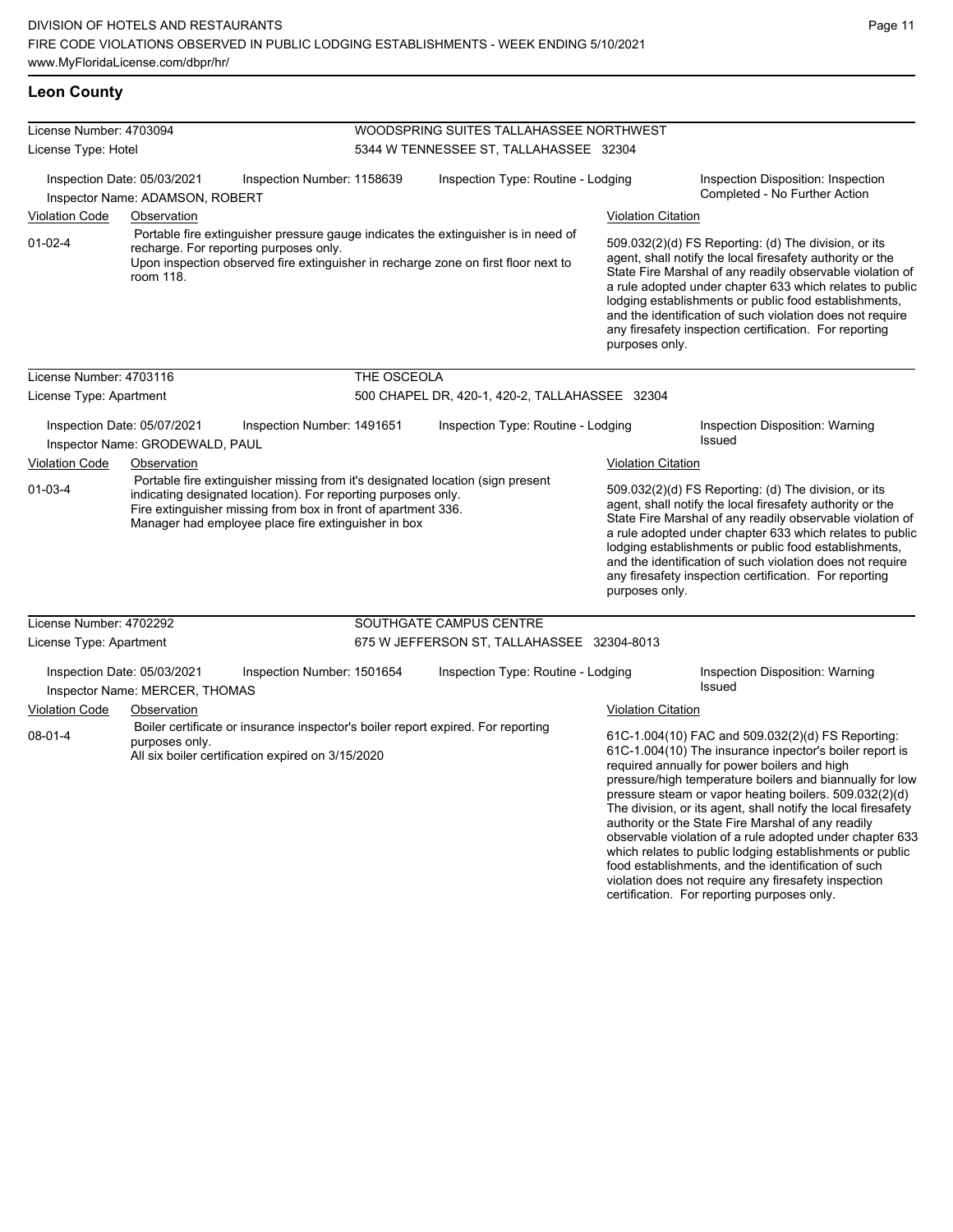## **Manatee County**

| License Number: 5103072     |                                     |                                                                                                                       | HOLIDAY INN EXPRESS & SUITES BRADENTON WEST |                                    |  |                           |                                                                                                                                                                                                                                                                                                                                                                                                                        |
|-----------------------------|-------------------------------------|-----------------------------------------------------------------------------------------------------------------------|---------------------------------------------|------------------------------------|--|---------------------------|------------------------------------------------------------------------------------------------------------------------------------------------------------------------------------------------------------------------------------------------------------------------------------------------------------------------------------------------------------------------------------------------------------------------|
| License Type: Hotel         |                                     |                                                                                                                       | 4450 47 ST W. BRADENTON 34210               |                                    |  |                           |                                                                                                                                                                                                                                                                                                                                                                                                                        |
| Inspection Date: 05/05/2021 | Inspector Name: HICKS, GEORGE RANDY | Inspection Number: 1156810                                                                                            |                                             | Inspection Type: Routine - Lodging |  |                           | Inspection Disposition: Warning<br>Issued                                                                                                                                                                                                                                                                                                                                                                              |
| <b>Violation Code</b>       | Observation                         |                                                                                                                       |                                             |                                    |  | <b>Violation Citation</b> |                                                                                                                                                                                                                                                                                                                                                                                                                        |
| $04 - 01 - 4$               |                                     | Trouble/alarm light illuminated on the fire alarm control panel. For reporting<br>purposes only. **Repeat Violation** |                                             |                                    |  | purposes only.            | 509.032(2)(d) FS Reporting: The division, or its agent,<br>shall notify the local firesafety authority or the State Fire<br>Marshal of any readily observable violation of a rule<br>adopted under chapter 633 which relates to public<br>lodging establishments or public food establishments,<br>and the identification of such violation does not require<br>any firesafety inspection certification. For reporting |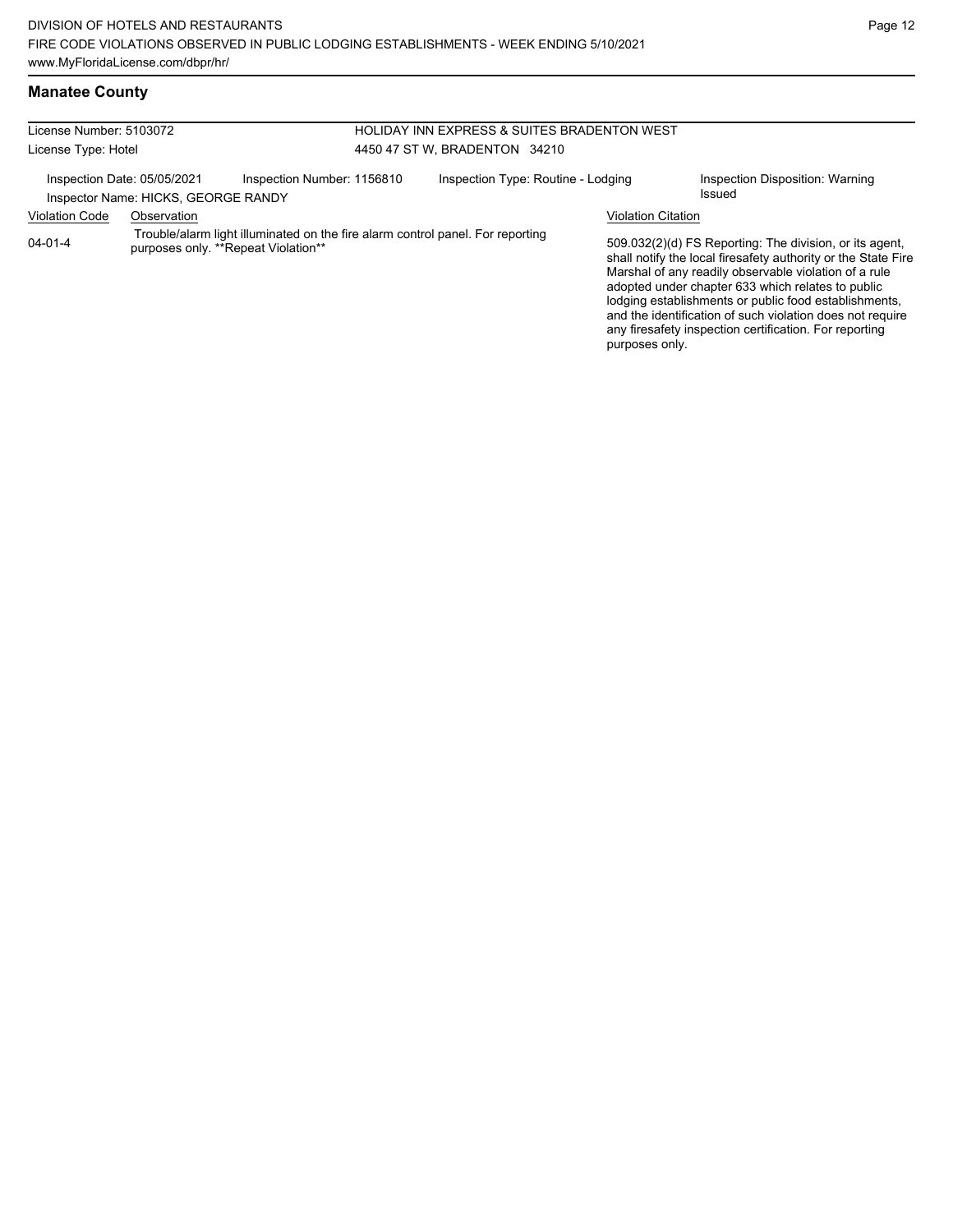## **Monroe County**

| License Number: 5402993                                                                        |              |                                                                                                                                                          | BATES B & B                               |                                                                                       |                                                 |                                                                                                                                                                                                                                                                                                                                                                                                                                                                                                                                       |  |
|------------------------------------------------------------------------------------------------|--------------|----------------------------------------------------------------------------------------------------------------------------------------------------------|-------------------------------------------|---------------------------------------------------------------------------------------|-------------------------------------------------|---------------------------------------------------------------------------------------------------------------------------------------------------------------------------------------------------------------------------------------------------------------------------------------------------------------------------------------------------------------------------------------------------------------------------------------------------------------------------------------------------------------------------------------|--|
| License Type: Bed and Breakfast                                                                |              |                                                                                                                                                          | 84791 OLD HWY, ISLAMORADA, VLG OF I 33036 |                                                                                       |                                                 |                                                                                                                                                                                                                                                                                                                                                                                                                                                                                                                                       |  |
| Inspection Date: 05/04/2021<br>Inspection Number: 1094024<br>Inspector Name: WHITEHURST, SCOTT |              |                                                                                                                                                          | Inspection Type: Routine - Lodging        |                                                                                       | Inspection Disposition: Call Back -<br>Complied |                                                                                                                                                                                                                                                                                                                                                                                                                                                                                                                                       |  |
| <b>Violation Code</b>                                                                          | Observation  |                                                                                                                                                          |                                           |                                                                                       | <b>Violation Citation</b>                       |                                                                                                                                                                                                                                                                                                                                                                                                                                                                                                                                       |  |
| $03-01-4$                                                                                      | sprinkler sy | establishment three stories or more in height, or over 75 feet in height. For<br>reporting purposes only - From follow-up inspection 2021-05-04: No fire |                                           | - From initial inspection : No fire sprinkler system installed in a transient lodging |                                                 | 509.215 and 509.032(2)(d) FS Reporting: 509.215 Any<br>public lodging establishment, as defined in this chapter,<br>which is of three stories or more, or over 75 feet in<br>height shall be equipped with an automatic sprinkler<br>system installed in compliance with the provisions<br>prescribed in the National Fire Protection Association<br>publication NFPA No. 13 "Standards for the Installation<br>of Sprinkler Systems. 509.032(2)(d) The division, or its<br>agent, shall notify the local firesafety authority or the |  |

agent, shall notify the local firesafety authority or the State Fire Marshal of any readily observable violation of a rule adopted under chapter 633 which relates to public lodging establishments or public food establishments, and the identification of such violation does not require any firesafety inspection certification. For reporting purposes only.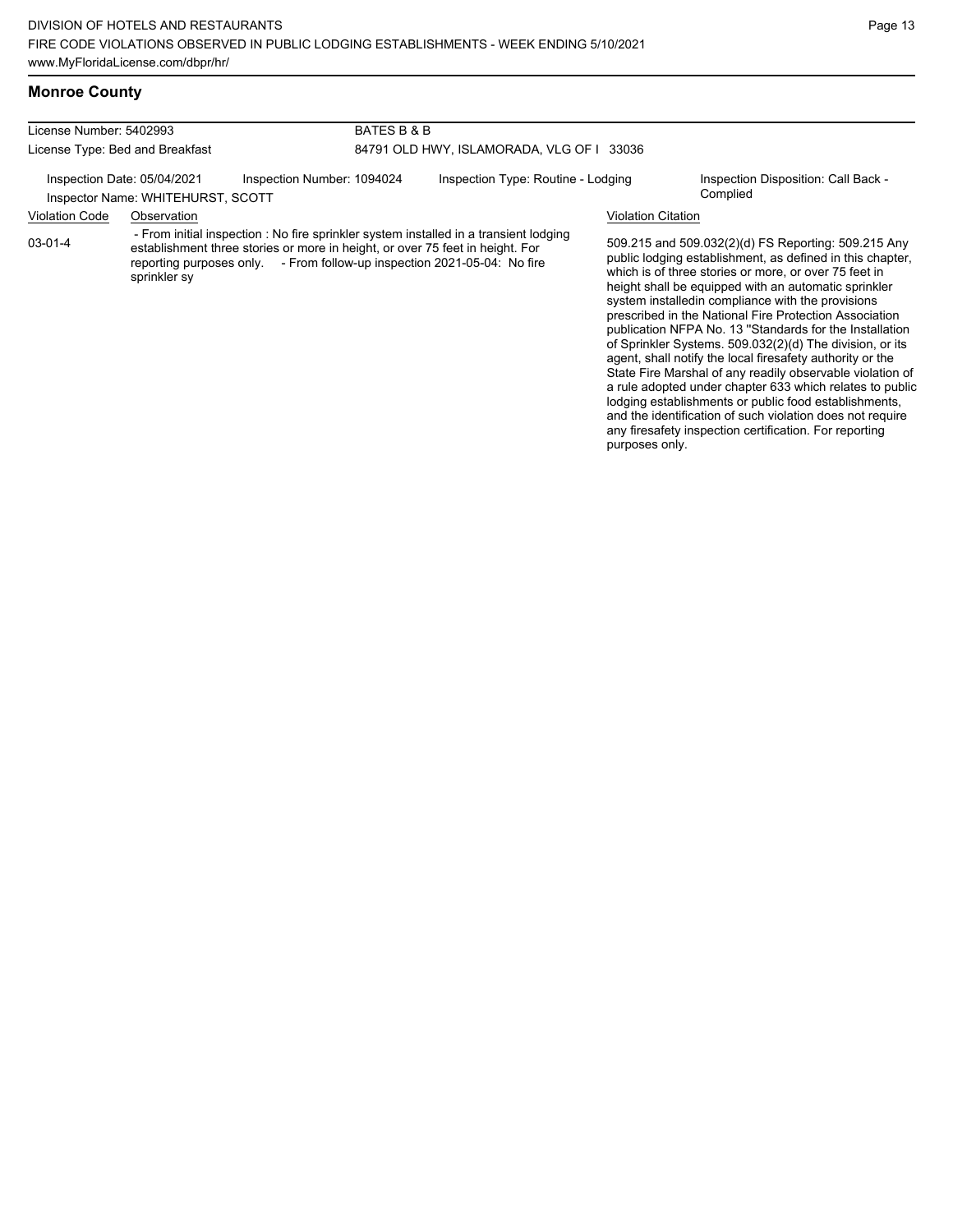#### **Okaloosa County**

| License Number: 5603605                                                                                                |             |                                                                                       | ARIUM EMERALD ISLE APARTMENTS                  |                                                                                                                                                                                                                                                                                                                                                                                                                                                                       |                           |                                                                                                                                                                                                                                                                                                                                                                                                                            |  |
|------------------------------------------------------------------------------------------------------------------------|-------------|---------------------------------------------------------------------------------------|------------------------------------------------|-----------------------------------------------------------------------------------------------------------------------------------------------------------------------------------------------------------------------------------------------------------------------------------------------------------------------------------------------------------------------------------------------------------------------------------------------------------------------|---------------------------|----------------------------------------------------------------------------------------------------------------------------------------------------------------------------------------------------------------------------------------------------------------------------------------------------------------------------------------------------------------------------------------------------------------------------|--|
| License Type: Apartment<br>Inspection Number: 1494681<br>Inspection Date: 05/05/2021<br>Inspector Name: STEINMAN, MARC |             |                                                                                       | 921 DENTON BLVD NW, FORT WALTON BEACH 32547    |                                                                                                                                                                                                                                                                                                                                                                                                                                                                       |                           |                                                                                                                                                                                                                                                                                                                                                                                                                            |  |
|                                                                                                                        |             |                                                                                       | Inspection Type: Routine - Lodging             |                                                                                                                                                                                                                                                                                                                                                                                                                                                                       |                           | Inspection Disposition: Inspection<br>Completed - No Further Action                                                                                                                                                                                                                                                                                                                                                        |  |
| <b>Violation Code</b>                                                                                                  | Observation |                                                                                       |                                                |                                                                                                                                                                                                                                                                                                                                                                                                                                                                       | <b>Violation Citation</b> |                                                                                                                                                                                                                                                                                                                                                                                                                            |  |
| $01 - 02 - 4$                                                                                                          |             | recharge. For reporting purposes only.<br>Build 3 unit 703, Build 5 unit 1505         |                                                | Portable fire extinguisher pressure gauge indicates the extinguisher is in need of                                                                                                                                                                                                                                                                                                                                                                                    | purposes only.            | 509.032(2)(d) FS Reporting: (d) The division, or its<br>agent, shall notify the local firesafety authority or the<br>State Fire Marshal of any readily observable violation of<br>a rule adopted under chapter 633 which relates to public<br>lodging establishments or public food establishments,<br>and the identification of such violation does not require<br>any firesafety inspection certification. For reporting |  |
| License Number: 5603621                                                                                                |             |                                                                                       |                                                | ARIUM EMERALD ISLE APARTMENTS                                                                                                                                                                                                                                                                                                                                                                                                                                         |                           |                                                                                                                                                                                                                                                                                                                                                                                                                            |  |
| License Type: Apartment                                                                                                |             |                                                                                       | 214 RACETRACK ROAD NW, FORT WALTON BEACH 32547 |                                                                                                                                                                                                                                                                                                                                                                                                                                                                       |                           |                                                                                                                                                                                                                                                                                                                                                                                                                            |  |
| Inspection Date: 05/05/2021<br>Inspector Name: STEINMAN, MARC                                                          |             | Inspection Number: 1509170                                                            |                                                | Inspection Type: Routine - Lodging                                                                                                                                                                                                                                                                                                                                                                                                                                    |                           | Inspection Disposition: Inspection<br>Completed - No Further Action                                                                                                                                                                                                                                                                                                                                                        |  |
| <b>Violation Code</b>                                                                                                  | Observation |                                                                                       |                                                |                                                                                                                                                                                                                                                                                                                                                                                                                                                                       | <b>Violation Citation</b> |                                                                                                                                                                                                                                                                                                                                                                                                                            |  |
| 08-03-4<br>purposes only. **Repeat Violation**                                                                         |             | No boiler certificate or insurance inspector's boiler report available. For reporting |                                                | 61C-1.004(10) FAC and 509.032(2)(d) FS Reporting:<br>61C-1.004(10) The insurance inpector's boiler report is<br>required annually for power boilers and high<br>pressure/high temperature boilers and biannually for low<br>pressure steam or vapor heating boilers. 509.032(2)(d)<br>The division, or its agent, shall notify the local firesafety<br>authority or the State Fire Marshal of any readily<br>observable violation of a rule adopted under chapter 633 |                           |                                                                                                                                                                                                                                                                                                                                                                                                                            |  |

observable violation of a rule adopted under chapter 633 which relates to public lodging establishments or public food establishments, and the identification of such violation does not require any firesafety inspection certification. For reporting purposes only.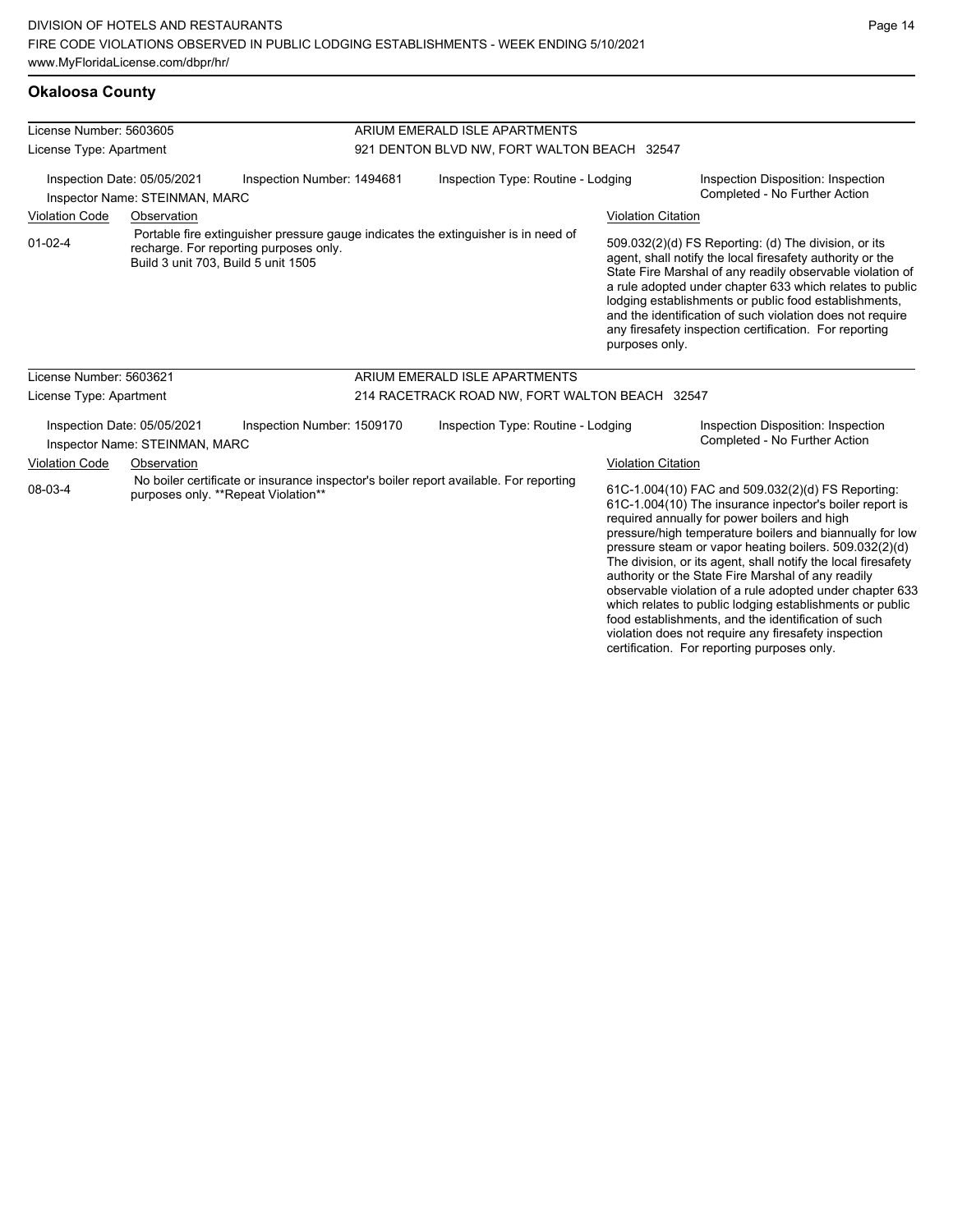# **Orange County**

| License Number: 5800312                                         |                | <b>MAGNOLIA TOWERS</b>                                                           |                                      |                           |                                                                                                                                                                                                                                                                                                                                                                                                                                                                                                                                                                                                                                                                                                 |  |
|-----------------------------------------------------------------|----------------|----------------------------------------------------------------------------------|--------------------------------------|---------------------------|-------------------------------------------------------------------------------------------------------------------------------------------------------------------------------------------------------------------------------------------------------------------------------------------------------------------------------------------------------------------------------------------------------------------------------------------------------------------------------------------------------------------------------------------------------------------------------------------------------------------------------------------------------------------------------------------------|--|
| License Type: Apartment                                         |                |                                                                                  | 100 E ANDERSON ST, ORLANDO 328013756 |                           |                                                                                                                                                                                                                                                                                                                                                                                                                                                                                                                                                                                                                                                                                                 |  |
| Inspection Date: 04/15/2021<br>Inspector Name: MONTESANO, MISTI |                | Inspection Number: 1490488                                                       | Inspection Type: Routine - Lodging   |                           | Inspection Disposition: Warning<br>Issued                                                                                                                                                                                                                                                                                                                                                                                                                                                                                                                                                                                                                                                       |  |
| <b>Violation Code</b>                                           | Observation    |                                                                                  |                                      | <b>Violation Citation</b> |                                                                                                                                                                                                                                                                                                                                                                                                                                                                                                                                                                                                                                                                                                 |  |
| $04 - 01 - 4$                                                   | purposes only. | Trouble/alarm light illuminated on the fire alarm control panel. For reporting   |                                      | purposes only.            | 509.032(2)(d) FS Reporting: The division, or its agent,<br>shall notify the local firesafety authority or the State Fire<br>Marshal of any readily observable violation of a rule<br>adopted under chapter 633 which relates to public<br>lodging establishments or public food establishments,<br>and the identification of such violation does not require<br>any firesafety inspection certification. For reporting                                                                                                                                                                                                                                                                          |  |
| $08-01-4$                                                       | purposes only. | Boiler certificate or insurance inspector's boiler report expired. For reporting |                                      |                           | 61C-1.004(10) FAC and 509.032(2)(d) FS Reporting:<br>61C-1.004(10) The insurance inpector's boiler report is<br>required annually for power boilers and high<br>pressure/high temperature boilers and biannually for low<br>pressure steam or vapor heating boilers. 509.032(2)(d)<br>The division, or its agent, shall notify the local firesafety<br>authority or the State Fire Marshal of any readily<br>observable violation of a rule adopted under chapter 633<br>which relates to public lodging establishments or public<br>food establishments, and the identification of such<br>violation does not require any firesafety inspection<br>certification. For reporting purposes only. |  |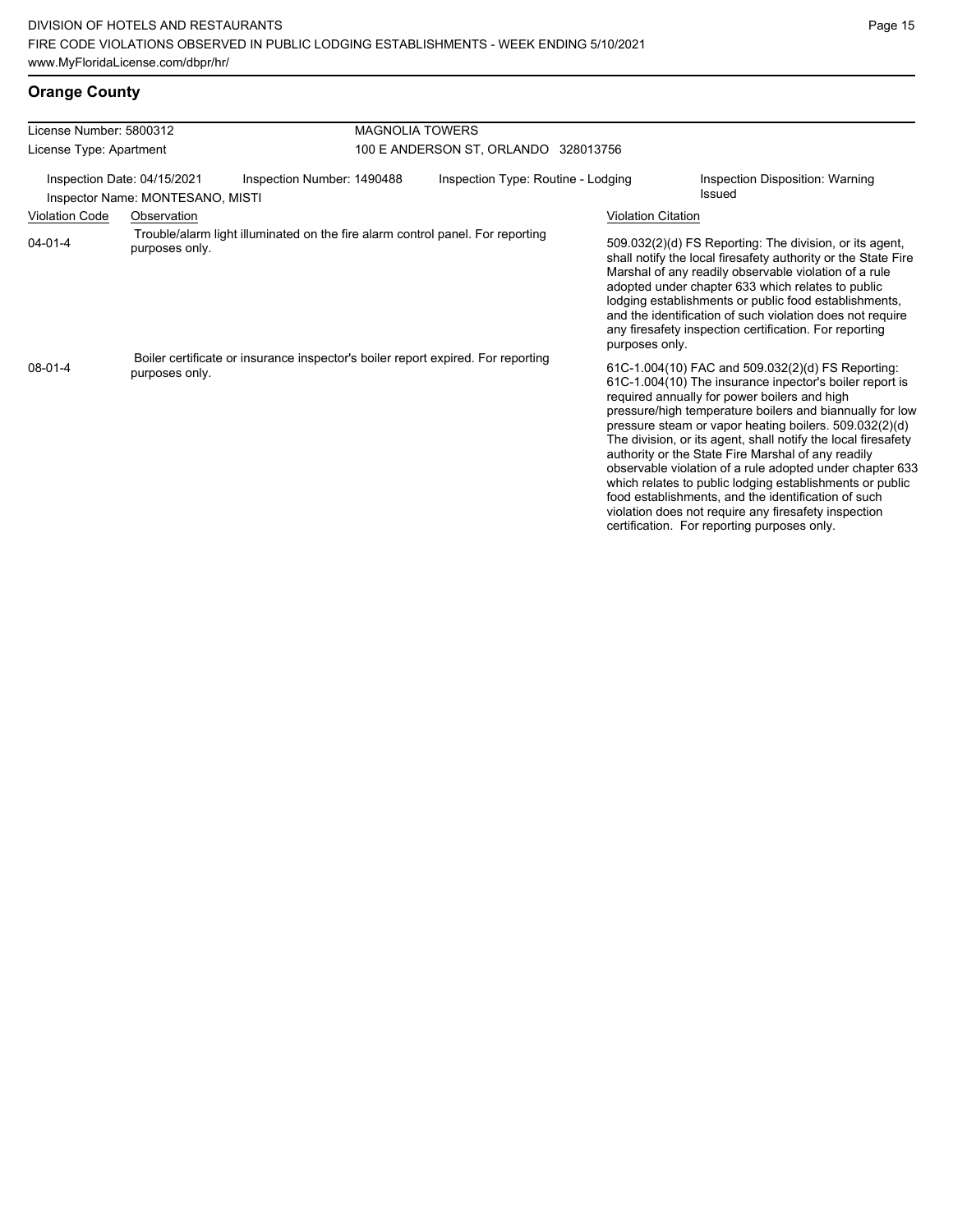## **Osceola County**

| License Number: 5900682                                         |             |                                                                                                                                                                 | SUPER 8 MOTEL MAINGATE                   |                           |                                                                                                                                                                                                                                                                                                                                                     |  |  |
|-----------------------------------------------------------------|-------------|-----------------------------------------------------------------------------------------------------------------------------------------------------------------|------------------------------------------|---------------------------|-----------------------------------------------------------------------------------------------------------------------------------------------------------------------------------------------------------------------------------------------------------------------------------------------------------------------------------------------------|--|--|
| License Type: Motel                                             |             |                                                                                                                                                                 | 5875 W IRLO BRONSON HWY, KISSIMMEE 34746 |                           |                                                                                                                                                                                                                                                                                                                                                     |  |  |
| Inspection Date: 05/06/2021<br>Inspector Name: FERTIL, SYLVERST |             | Inspection Number: 1215149                                                                                                                                      | Inspection Type: Routine - Lodging       |                           | Inspection Disposition: Inspection<br>Completed - No Further Action                                                                                                                                                                                                                                                                                 |  |  |
| <b>Violation Code</b>                                           | Observation |                                                                                                                                                                 |                                          | <b>Violation Citation</b> |                                                                                                                                                                                                                                                                                                                                                     |  |  |
| $08 - 01 - 4$                                                   |             | Boiler certificate or insurance inspector's boiler report expired. For reporting<br>purposes only. Boiler certificate expired 1/10/2020 - JN 131433 and 131532. |                                          |                           | 61C-1.004(10) FAC and 509.032(2)(d) FS Reporting:<br>61C-1.004(10) The insurance inpector's boiler report is<br>required annually for power boilers and high<br>pressure/high temperature boilers and biannually for low<br>pressure steam or vapor heating boilers. 509.032(2)(d)<br>The division, or its agent, shall notify the local firesafety |  |  |

authority or the State Fire Marshal of any readily observable violation of a rule adopted under chapter 633 which relates to public lodging establishments or public food establishments, and the identification of such violation does not require any firesafety inspection certification. For reporting purposes only.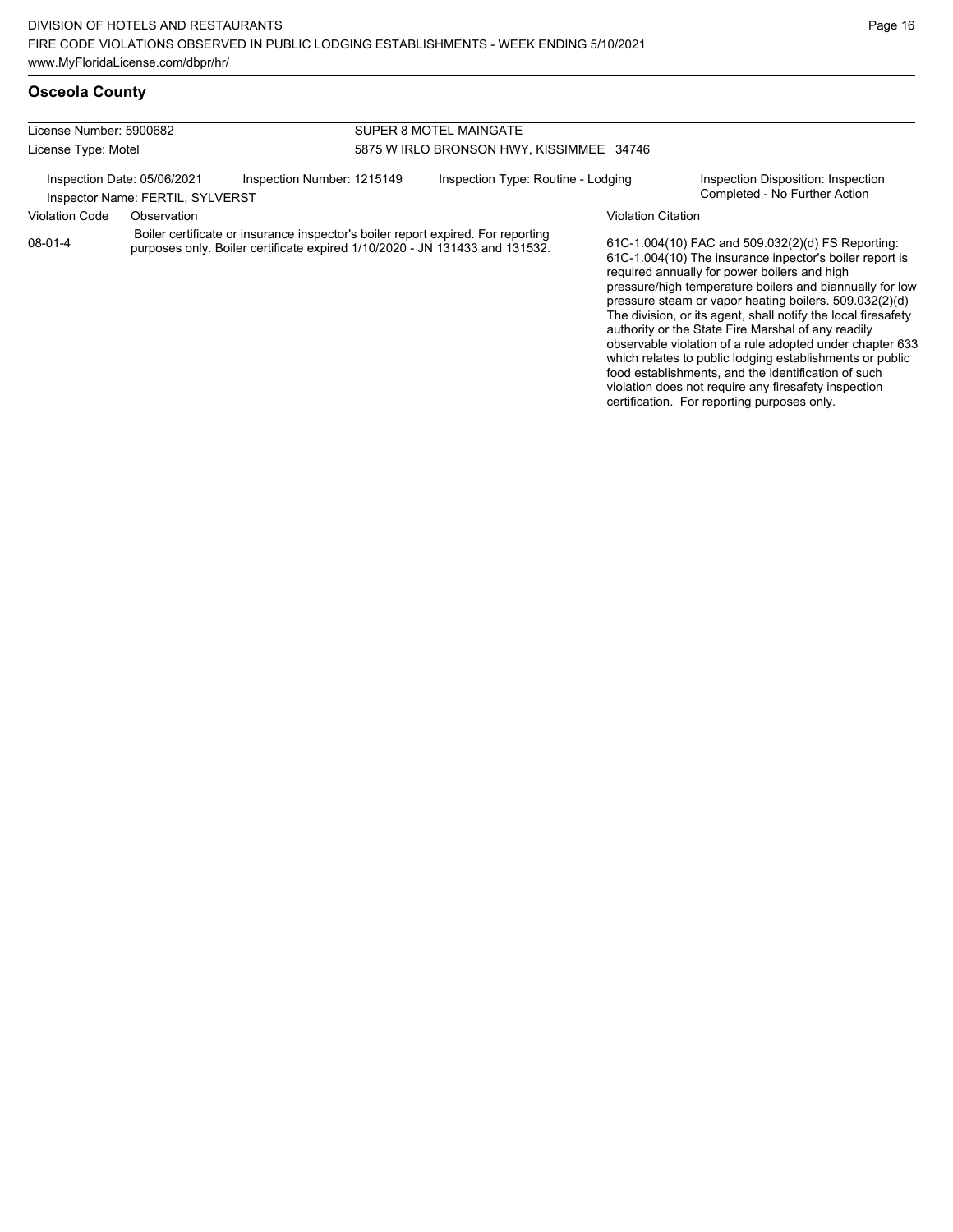## **Palm Beach County**

| License Number: 6010088                                                                                            |             |                                          | 6575 JUPITER GARDENS LLC                         |                                                                                                                                                                                                                                                                                                                                                                                                                            |                                                                     |  |  |
|--------------------------------------------------------------------------------------------------------------------|-------------|------------------------------------------|--------------------------------------------------|----------------------------------------------------------------------------------------------------------------------------------------------------------------------------------------------------------------------------------------------------------------------------------------------------------------------------------------------------------------------------------------------------------------------------|---------------------------------------------------------------------|--|--|
| License Type: Apartment                                                                                            |             | 6575 JUPITER GARDENS BLVD. JUPITER 33458 |                                                  |                                                                                                                                                                                                                                                                                                                                                                                                                            |                                                                     |  |  |
| Inspection Date: 05/03/2021<br>Inspection Number: 1512298<br>Inspector Name: ROTONDI, VICTOR                       |             |                                          | Inspection Type: Lodging-Licensing<br>Inspection |                                                                                                                                                                                                                                                                                                                                                                                                                            | Inspection Disposition: Inspection<br>Completed - No Further Action |  |  |
| <b>Violation Code</b>                                                                                              | Observation |                                          |                                                  |                                                                                                                                                                                                                                                                                                                                                                                                                            | <b>Violation Citation</b>                                           |  |  |
| Electrical outlet damaged to indicate a malfunction. For reporting purposes<br>07-04-4<br>only by apts #6 and #13. |             |                                          | purposes only.                                   | 509.032(2)(d) FS Reporting: (d) The division, or its<br>agent, shall notify the local firesafety authority or the<br>State Fire Marshal of any readily observable violation of<br>a rule adopted under chapter 633 which relates to public<br>lodging establishments or public food establishments,<br>and the identification of such violation does not require<br>any firesafety inspection certification. For reporting |                                                                     |  |  |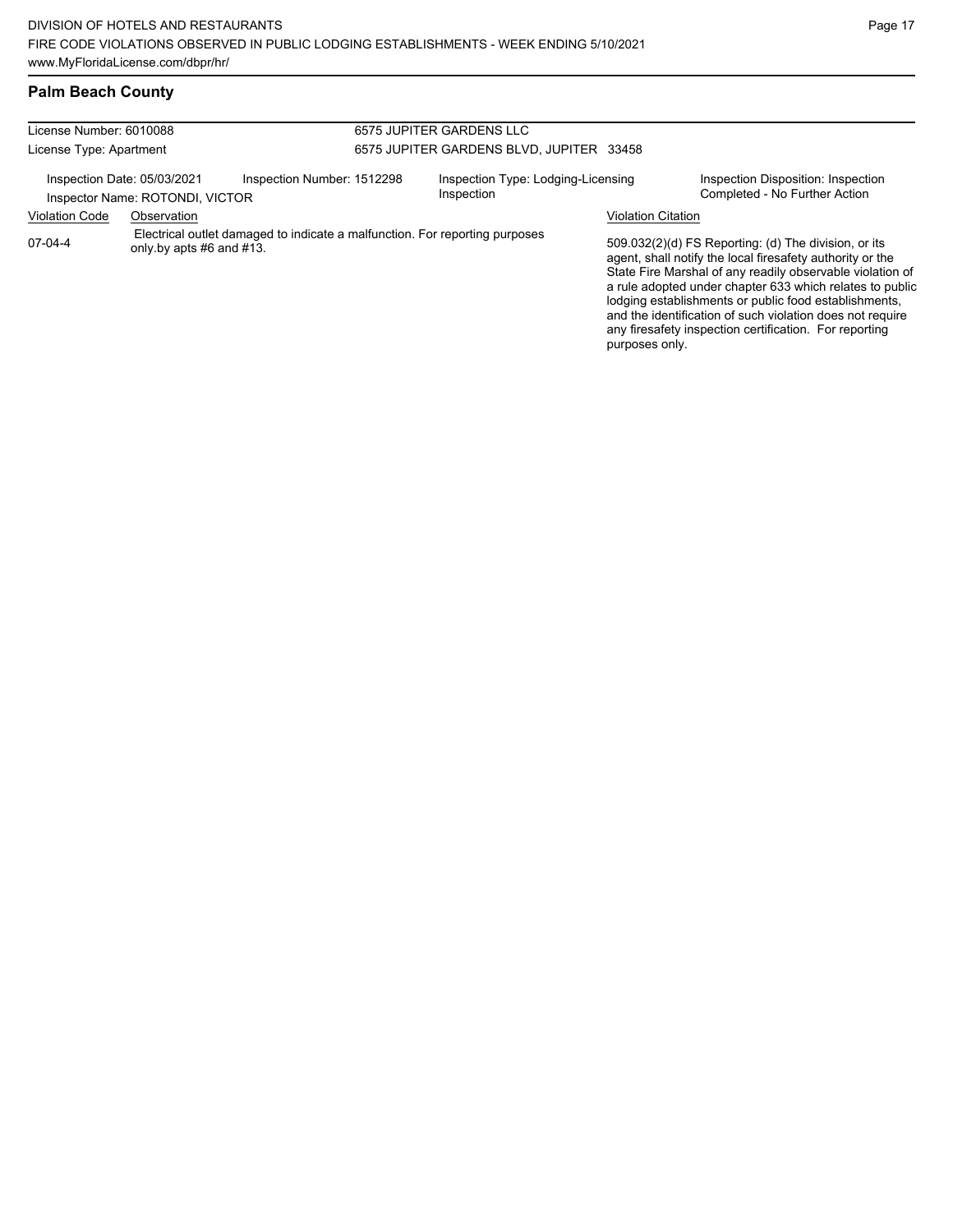| <b>Pasco County</b> |
|---------------------|
|                     |

| License Number: 6100329     |                               | LA CASA INN<br>6523 US HWY 19. NEW PORT RICHEY 34652    |  |                                                                                 |                           |                                                                                                                                                                                                                                                                                                                                                                                                                        |
|-----------------------------|-------------------------------|---------------------------------------------------------|--|---------------------------------------------------------------------------------|---------------------------|------------------------------------------------------------------------------------------------------------------------------------------------------------------------------------------------------------------------------------------------------------------------------------------------------------------------------------------------------------------------------------------------------------------------|
| License Type: Motel         |                               |                                                         |  |                                                                                 |                           |                                                                                                                                                                                                                                                                                                                                                                                                                        |
| Inspection Date: 05/05/2021 | Inspector Name: DAHL, MICHELE | Inspection Number: 1216919                              |  | Inspection Type: Complaint Full                                                 |                           | Inspection Disposition: Warning<br>Issued                                                                                                                                                                                                                                                                                                                                                                              |
| <b>Violation Code</b>       | Observation                   |                                                         |  |                                                                                 | <b>Violation Citation</b> |                                                                                                                                                                                                                                                                                                                                                                                                                        |
| $06-01-4$                   |                               | by laundry cart and bags of trash **Corrected On-Site** |  | Path to door marked as an exit is blocked. For reporting purposes only. Blocked | purposes only.            | 509.032(2)(d) FS Reporting: The division, or its agent,<br>shall notify the local firesafety authority or the State Fire<br>Marshal of any readily observable violation of a rule<br>adopted under chapter 633 which relates to public<br>lodging establishments or public food establishments,<br>and the identification of such violation does not require<br>any firesafety inspection certification. For reporting |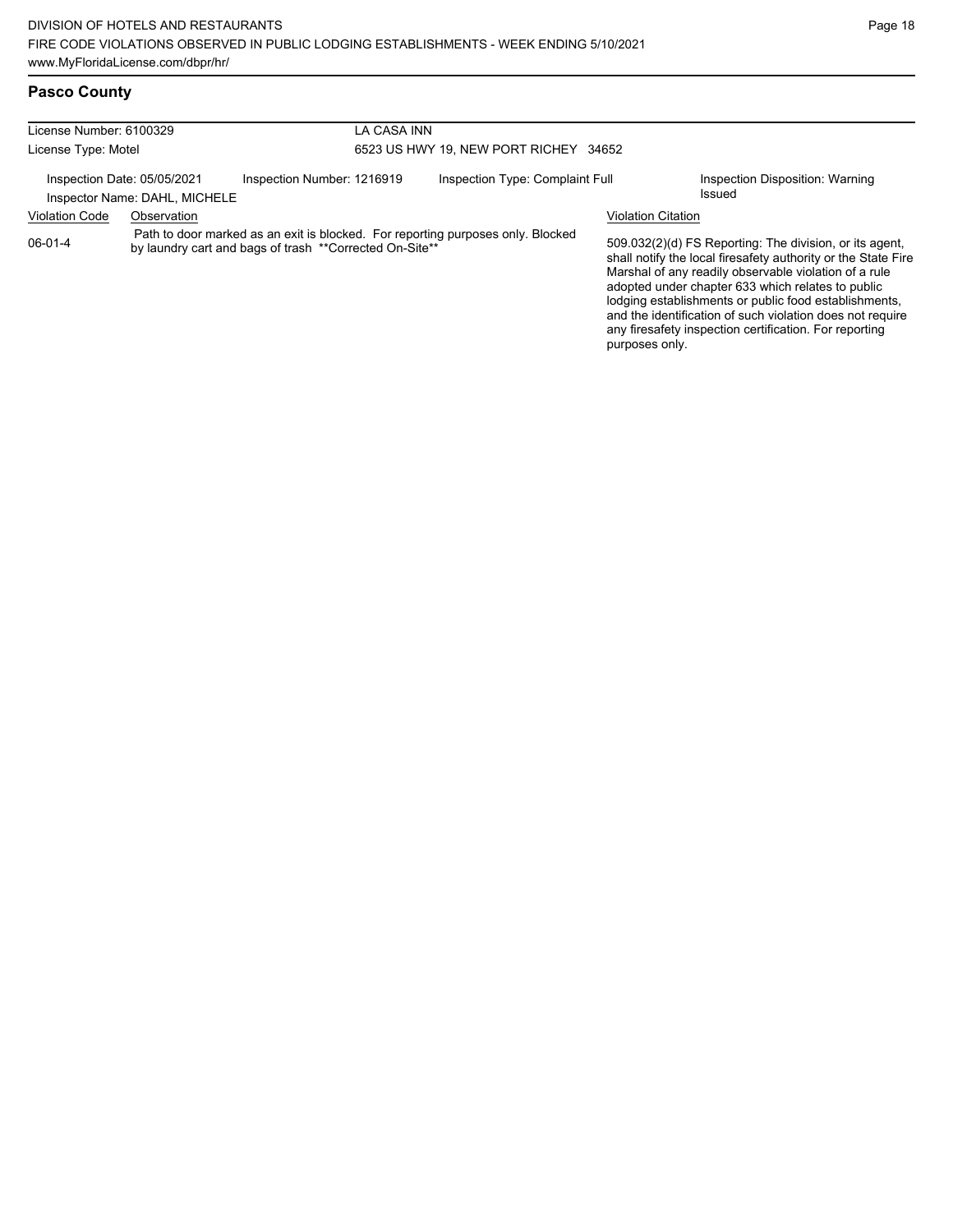#### **Pinellas County**

| License Number: 6205494                                                                                                                                                      |                                                                   |                                                                                                                                                   | <b>FAIR OAKS APARTMENTS</b> |                                                                                                                                                                                                                                                                                                                                                                                                                                              |                           |                                                                                                                                                                                                                                                                                                                                                                                                                            |  |
|------------------------------------------------------------------------------------------------------------------------------------------------------------------------------|-------------------------------------------------------------------|---------------------------------------------------------------------------------------------------------------------------------------------------|-----------------------------|----------------------------------------------------------------------------------------------------------------------------------------------------------------------------------------------------------------------------------------------------------------------------------------------------------------------------------------------------------------------------------------------------------------------------------------------|---------------------------|----------------------------------------------------------------------------------------------------------------------------------------------------------------------------------------------------------------------------------------------------------------------------------------------------------------------------------------------------------------------------------------------------------------------------|--|
| License Type: Apartment                                                                                                                                                      |                                                                   |                                                                                                                                                   |                             | 720 8TH ST N, ST. PETERSBURG 33701                                                                                                                                                                                                                                                                                                                                                                                                           |                           |                                                                                                                                                                                                                                                                                                                                                                                                                            |  |
|                                                                                                                                                                              | Inspection Date: 05/05/2021<br>Inspector Name: WOOD, JUSTIN       | Inspection Number: 1501488                                                                                                                        |                             | Inspection Type: Routine - Lodging                                                                                                                                                                                                                                                                                                                                                                                                           |                           | Inspection Disposition: Inspection<br>Completed - No Further Action                                                                                                                                                                                                                                                                                                                                                        |  |
| Violation Code                                                                                                                                                               | Observation                                                       |                                                                                                                                                   |                             |                                                                                                                                                                                                                                                                                                                                                                                                                                              | <b>Violation Citation</b> |                                                                                                                                                                                                                                                                                                                                                                                                                            |  |
| $01-02-4$                                                                                                                                                                    |                                                                   | recharge. For reporting purposes only.<br>-Upstairs between unit 6 and 7 inside marked box<br>-downstairs between units 2 and 3 inside marked box |                             | Portable fire extinguisher pressure gauge indicates the extinguisher is in need of                                                                                                                                                                                                                                                                                                                                                           | purposes only.            | 509.032(2)(d) FS Reporting: (d) The division, or its<br>agent, shall notify the local firesafety authority or the<br>State Fire Marshal of any readily observable violation of<br>a rule adopted under chapter 633 which relates to public<br>lodging establishments or public food establishments,<br>and the identification of such violation does not require<br>any firesafety inspection certification. For reporting |  |
| License Number: 6216171                                                                                                                                                      |                                                                   |                                                                                                                                                   |                             | ANDERSON HOUSE HOTEL                                                                                                                                                                                                                                                                                                                                                                                                                         |                           |                                                                                                                                                                                                                                                                                                                                                                                                                            |  |
| License Type: Apartment                                                                                                                                                      |                                                                   |                                                                                                                                                   |                             | 424 2ND STREET NORTH, ST. PETERSBURG 33701                                                                                                                                                                                                                                                                                                                                                                                                   |                           |                                                                                                                                                                                                                                                                                                                                                                                                                            |  |
|                                                                                                                                                                              | Inspection Date: 05/04/2021<br>Inspector Name: VILLEGAS, TATTYANA | Inspection Number: 1489115                                                                                                                        |                             | Inspection Type: Lodging-Licensing<br>Inspection                                                                                                                                                                                                                                                                                                                                                                                             |                           | Inspection Disposition: Inspection<br>Completed - No Further Action                                                                                                                                                                                                                                                                                                                                                        |  |
| <b>Violation Code</b>                                                                                                                                                        | Observation                                                       |                                                                                                                                                   |                             |                                                                                                                                                                                                                                                                                                                                                                                                                                              | <b>Violation Citation</b> |                                                                                                                                                                                                                                                                                                                                                                                                                            |  |
| $05-02-5$                                                                                                                                                                    | purposes only.                                                    |                                                                                                                                                   |                             | Hearing-impaired smoke detector is not functioning when tested. For reporting<br>Please provide a working hearing impaired smoke detector with a functioning light.                                                                                                                                                                                                                                                                          | purposes only.            | 509.032(2)(d) FS Reporting: The division, or its agent,<br>shall notify the local firesafety authority or the State Fire<br>Marshal of any readily observable violation of a rule<br>adopted under chapter 633 which relates to public<br>lodging establishments or public food establishments,<br>and the identification of such violation does not require<br>any firesafety inspection certification. For reporting     |  |
| License Number: 6204220                                                                                                                                                      |                                                                   |                                                                                                                                                   |                             | SAND DUNE APARTMENTS LLC                                                                                                                                                                                                                                                                                                                                                                                                                     |                           |                                                                                                                                                                                                                                                                                                                                                                                                                            |  |
| License Type: Apartment                                                                                                                                                      |                                                                   |                                                                                                                                                   |                             | 8012 BLIND PASS RD, ST.PETE BEACH 33706                                                                                                                                                                                                                                                                                                                                                                                                      |                           |                                                                                                                                                                                                                                                                                                                                                                                                                            |  |
|                                                                                                                                                                              | Inspection Date: 05/05/2021<br>Inspector Name: THORNCROFT, ROBERT | Inspection Number: 1508756                                                                                                                        |                             | Inspection Type: Routine - Lodging                                                                                                                                                                                                                                                                                                                                                                                                           |                           | Inspection Disposition: Administrative<br>complaint recommended                                                                                                                                                                                                                                                                                                                                                            |  |
| Violation Code                                                                                                                                                               | Observation                                                       |                                                                                                                                                   |                             |                                                                                                                                                                                                                                                                                                                                                                                                                                              | <b>Violation Citation</b> |                                                                                                                                                                                                                                                                                                                                                                                                                            |  |
| $02 - 08 - 4$                                                                                                                                                                |                                                                   | 2 motorcycles stored under the stairwell                                                                                                          |                             |                                                                                                                                                                                                                                                                                                                                                                                                                                              | purposes only.            | 509.032(2)(d) FS Reporting: (d) The division, or its<br>agent, shall notify the local firesafety authority or the<br>State Fire Marshal of any readily observable violation of<br>a rule adopted under chapter 633 which relates to public<br>lodging establishments or public food establishments,<br>and the identification of such violation does not require<br>any firesafety inspection certification. For reporting |  |
| License Number: 6211956                                                                                                                                                      |                                                                   |                                                                                                                                                   | <b>KENWOOD INN</b>          |                                                                                                                                                                                                                                                                                                                                                                                                                                              |                           |                                                                                                                                                                                                                                                                                                                                                                                                                            |  |
| License Type: Motel                                                                                                                                                          |                                                                   |                                                                                                                                                   |                             | 451 34 ST N, ST. PETERSBURG 33713                                                                                                                                                                                                                                                                                                                                                                                                            |                           |                                                                                                                                                                                                                                                                                                                                                                                                                            |  |
|                                                                                                                                                                              | Inspection Date: 05/03/2021<br>Inspector Name: HOBBS, ANDREW      | Inspection Number: 1213833                                                                                                                        |                             | Inspection Type: Routine - Lodging                                                                                                                                                                                                                                                                                                                                                                                                           |                           | Inspection Disposition: Call Back -<br>Admin. complaint recommended                                                                                                                                                                                                                                                                                                                                                        |  |
| Violation Code                                                                                                                                                               | Observation                                                       |                                                                                                                                                   |                             |                                                                                                                                                                                                                                                                                                                                                                                                                                              | <b>Violation Citation</b> |                                                                                                                                                                                                                                                                                                                                                                                                                            |  |
| $01-05-4$<br>reporting purposes only. No strikers on any fire extinguishers. - From follow-up<br>inspection 2021-03-17: No strikers observed ** Time Extended**<br>follow-up |                                                                   | - From initial inspection : Portable fire extinguisher obstructed/not accessible. For<br>- From                                                   |                             | 509.032(2)(d) FS Reporting: (d) The division, or its<br>agent, shall notify the local firesafety authority or the<br>State Fire Marshal of any readily observable violation of<br>a rule adopted under chapter 633 which relates to public<br>lodging establishments or public food establishments,<br>and the identification of such violation does not require<br>any firesafety inspection certification. For reporting<br>purposes only. |                           |                                                                                                                                                                                                                                                                                                                                                                                                                            |  |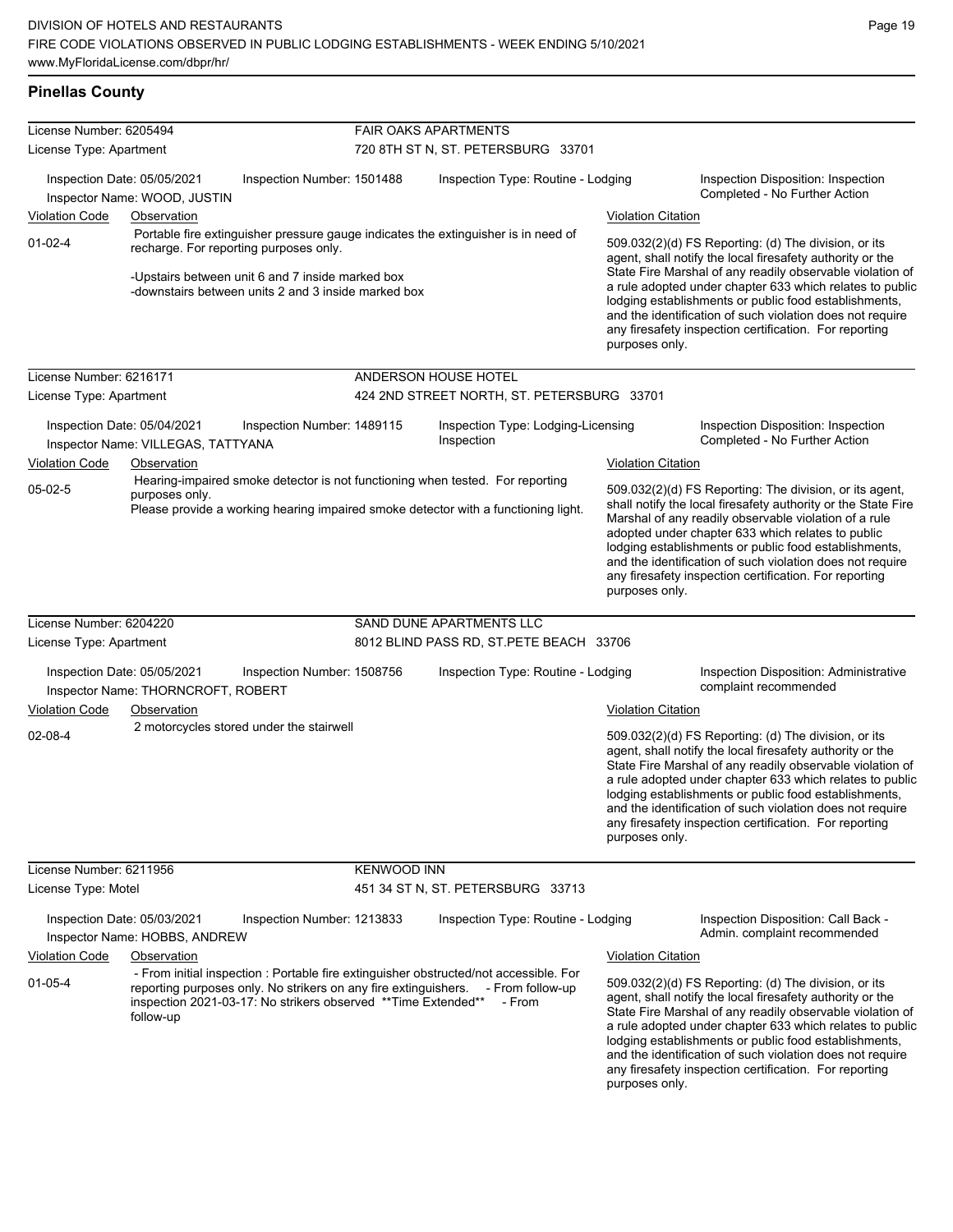## **Pinellas County**

| License Number: 6202471                                         |             |                                                                             | <b>ISLAND CAY AT CLEARWATER BEACH</b>      |                           |                                                                                                                                                                                                                                                                                                                                                                                                                                                                                                                                                                                                                                                                                                                                                                                                                                                                   |  |
|-----------------------------------------------------------------|-------------|-----------------------------------------------------------------------------|--------------------------------------------|---------------------------|-------------------------------------------------------------------------------------------------------------------------------------------------------------------------------------------------------------------------------------------------------------------------------------------------------------------------------------------------------------------------------------------------------------------------------------------------------------------------------------------------------------------------------------------------------------------------------------------------------------------------------------------------------------------------------------------------------------------------------------------------------------------------------------------------------------------------------------------------------------------|--|
| License Type: Motel                                             |             |                                                                             | 648 POINSETTIA AVE, CLEARWATER BEACH 33767 |                           |                                                                                                                                                                                                                                                                                                                                                                                                                                                                                                                                                                                                                                                                                                                                                                                                                                                                   |  |
| Inspection Date: 05/03/2021<br>Inspector Name: KOUSTIS, TIMOTHY |             | Inspection Number: 1214778                                                  | Inspection Type: Routine - Lodging         |                           | Inspection Disposition: Administrative<br>complaint recommended                                                                                                                                                                                                                                                                                                                                                                                                                                                                                                                                                                                                                                                                                                                                                                                                   |  |
| <b>Violation Code</b>                                           | Observation |                                                                             |                                            | <b>Violation Citation</b> |                                                                                                                                                                                                                                                                                                                                                                                                                                                                                                                                                                                                                                                                                                                                                                                                                                                                   |  |
| 04-02-4                                                         | Room 119.   | No smoke detector provided in guest room/unit. For reporting purposes only. |                                            |                           | 509.215(1) and (2) and 509.032(2)(d) FS Reporting:<br>509.215(1) Each guest room shall be equipped with an<br>approved listed single-station smoke detector meeting<br>the minimum requirements of NFPA-74 Standards for<br>the Installation, Maintenance and Use of Household Fire<br>Warning Equipment. (2) The building has smoke<br>detectors in each quest room individually annunciating<br>to a panel at a supervised location. 509.032(2)(d) The<br>division, or its agent, shall notify the local firesafety<br>authority or the State Fire Marshal of any readily<br>observable violation of a rule adopted under chapter 633<br>which relates to public lodging establishments or public<br>food establishments, and the identification of such<br>violation does not require any firesafety inspection<br>certification. For reporting purposes only. |  |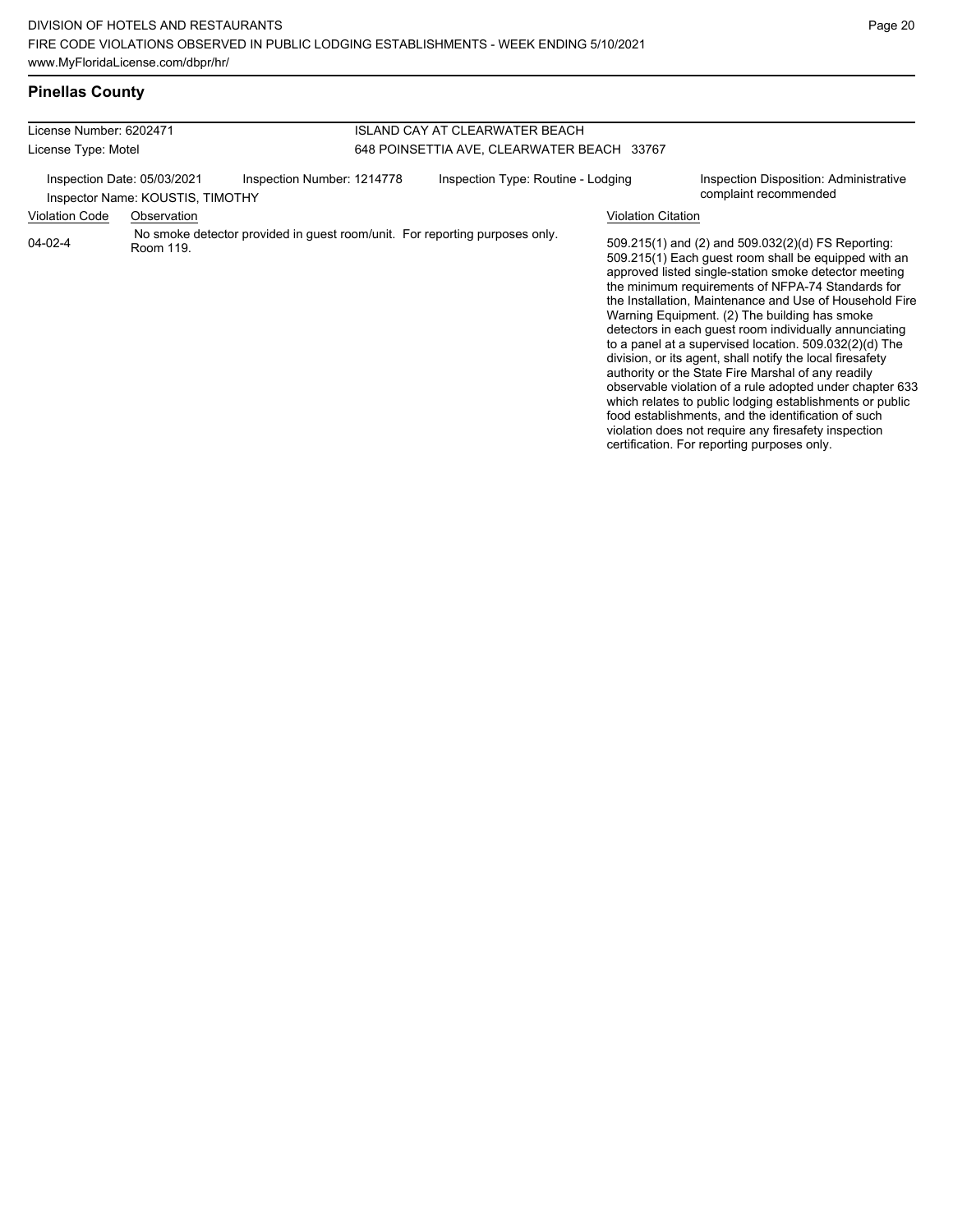# **Santa Rosa County**

| License Number: 6700027                                           |                   |                                                                                                                              | EMERALD SANDS INN                  |                           |                                                                                                                                                                                                                                                                                                                                                                                                                            |  |  |
|-------------------------------------------------------------------|-------------------|------------------------------------------------------------------------------------------------------------------------------|------------------------------------|---------------------------|----------------------------------------------------------------------------------------------------------------------------------------------------------------------------------------------------------------------------------------------------------------------------------------------------------------------------------------------------------------------------------------------------------------------------|--|--|
| License Type: Motel                                               |                   |                                                                                                                              | 6436 W HWY 90, MILTON 325704527    |                           |                                                                                                                                                                                                                                                                                                                                                                                                                            |  |  |
| Inspection Date: 05/03/2021<br>Inspector Name: ALBRITTON, GREGORY |                   | Inspection Number: 1216504                                                                                                   | Inspection Type: Routine - Lodging |                           | Inspection Disposition: Inspection<br>Completed - No Further Action                                                                                                                                                                                                                                                                                                                                                        |  |  |
| <b>Violation Code</b>                                             | Observation       |                                                                                                                              |                                    | <b>Violation Citation</b> |                                                                                                                                                                                                                                                                                                                                                                                                                            |  |  |
| $01-02-4$                                                         | Next to room 209. | Portable fire extinguisher pressure gauge indicates the extinguisher is in need of<br>recharge. For reporting purposes only. |                                    | purposes only.            | 509.032(2)(d) FS Reporting: (d) The division, or its<br>agent, shall notify the local firesafety authority or the<br>State Fire Marshal of any readily observable violation of<br>a rule adopted under chapter 633 which relates to public<br>lodging establishments or public food establishments,<br>and the identification of such violation does not require<br>any firesafety inspection certification. For reporting |  |  |